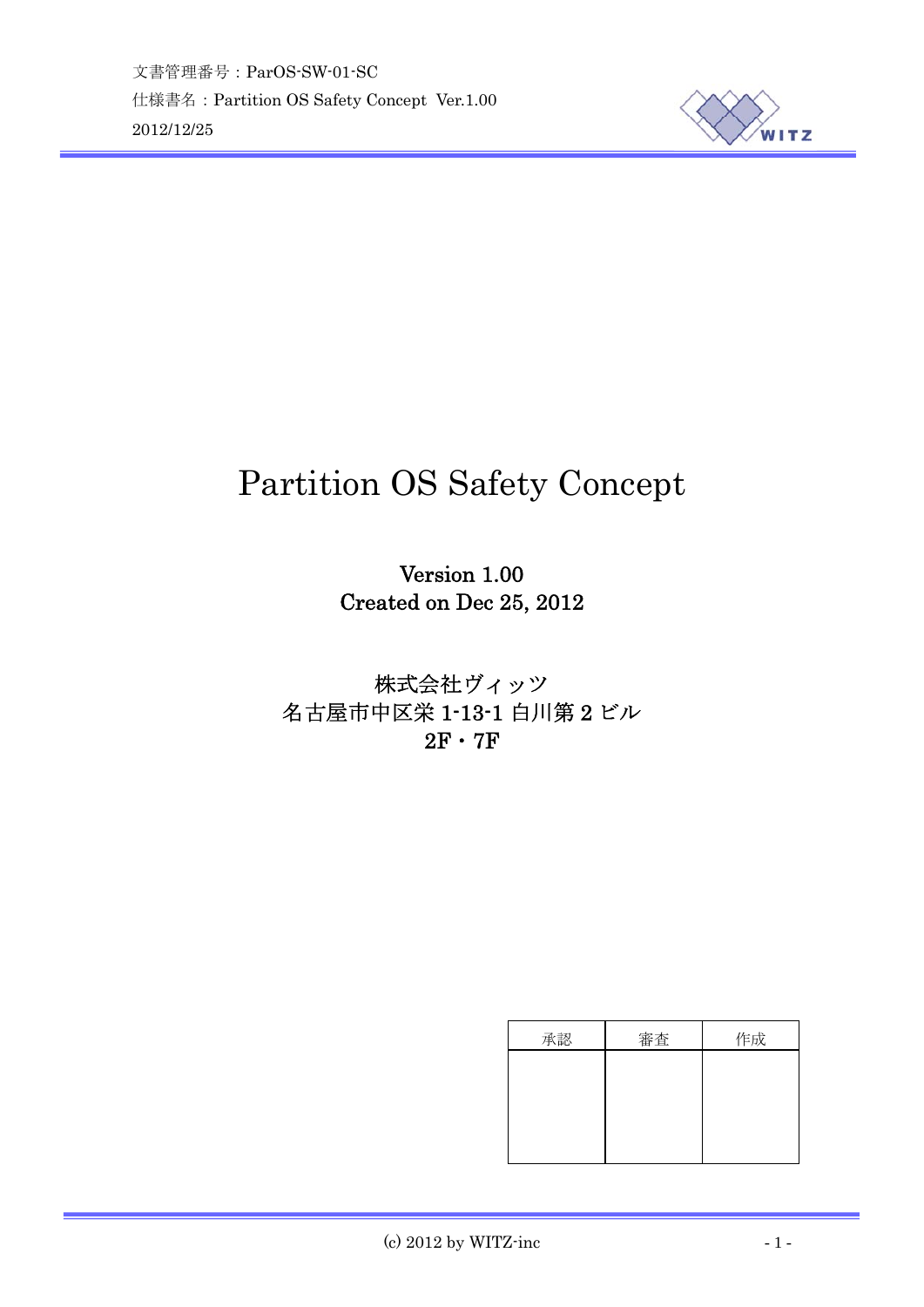

| <b>EDITION</b> | <b>DATE OF</b><br><b>CHANGE</b> | <b>REVISION REASON</b>                                                                       | <b>CREATED</b><br><b>BY</b> | <b>AFFILIA</b><br><b>TION</b> |
|----------------|---------------------------------|----------------------------------------------------------------------------------------------|-----------------------------|-------------------------------|
| Version 0.01   | 2010/10/25                      | New document                                                                                 | Hara                        | Witz Inc.                     |
| Version 0.10   | 2011/02/14                      | modification on the basis of comment<br>from TUV                                             | Hara                        | Witz Inc.                     |
| Version 0.11   | 2011/04/20                      | modification on the basis of comment<br>from TUV Review Report                               | Honda                       | Nagoya<br>Univ.               |
| Version.0.2    | 2011/09/13                      | modification on the basis of comment<br>from TUV                                             | Honda                       | Nagoya<br>Univ.               |
| Version.0.30   | 2011/09/24                      | modification on the basis of comment<br>from TUV                                             | Honda                       | Nagoya<br>Univ.               |
| Version 0.31   | 2012/01/20                      | Modification on the basis of meeting<br>with TUV                                             | Hara                        | Nagoya<br>Univ.               |
| Version 0.4    | 2012/06/12                      | Modification on the basis of TUV<br>review report of the ParOS 2011<br>Add new profile BCC+. | Honda                       | Nagoya<br>Univ.               |
| Version 0.5    | 2012/09/13                      | Modification on the basis of TUV<br>review report of the ParOS 2012/7                        | Honda                       | Nagoya<br>Univ.               |
| Version 0.6    | 2012/09/18                      | Honda<br>Modification on the basis of comment<br>from TUV meeting at 2012/9/18               |                             | Nagoya<br>Univ.               |
| Version 0.61   | 2012/09/19                      | Modification on the basis of comment<br>Honda<br>from TUV meeting at 2012/9/19               |                             | Nagoya<br>Univ.               |
| Version 0.62   | 2012/10/18                      | Add "Partition exception handler" to<br>Table 5.4 conformance class                          | Hara                        | Witz Inc.                     |
| Version 1.00   | 2012/12/25                      | Release                                                                                      | Hara                        | Witz Inc.                     |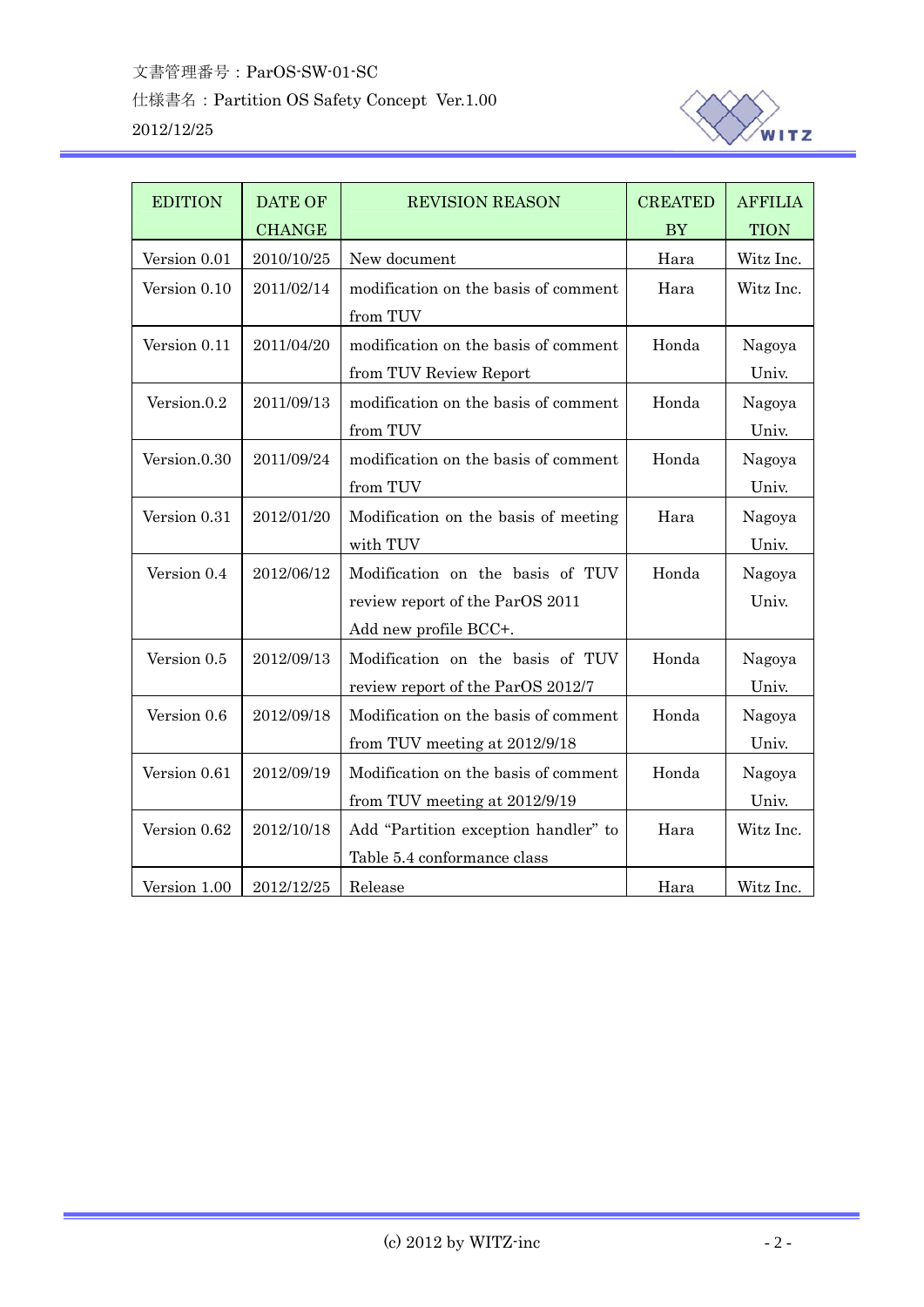文書管理番号: ParOS-SW-01-SC

仕様書名: Partition OS Safety Concept Ver.1.00 2012/12/25



## 目次

| $\mathbf{1}$                |                                                     |  |
|-----------------------------|-----------------------------------------------------|--|
|                             |                                                     |  |
|                             |                                                     |  |
|                             |                                                     |  |
| $\mathcal{D}_{\mathcal{L}}$ |                                                     |  |
|                             |                                                     |  |
|                             |                                                     |  |
|                             |                                                     |  |
| 3                           |                                                     |  |
| $\overline{4}$              |                                                     |  |
|                             |                                                     |  |
|                             |                                                     |  |
|                             |                                                     |  |
|                             |                                                     |  |
|                             |                                                     |  |
|                             |                                                     |  |
|                             |                                                     |  |
|                             |                                                     |  |
|                             |                                                     |  |
|                             |                                                     |  |
|                             |                                                     |  |
|                             |                                                     |  |
|                             |                                                     |  |
|                             |                                                     |  |
|                             |                                                     |  |
|                             |                                                     |  |
|                             |                                                     |  |
|                             |                                                     |  |
| 6                           |                                                     |  |
|                             |                                                     |  |
|                             |                                                     |  |
|                             |                                                     |  |
| $\mathbf 7$                 |                                                     |  |
|                             |                                                     |  |
|                             | 7.2 パーティション間通信フォールト検出と通知: Safety Requirement(8): 36 |  |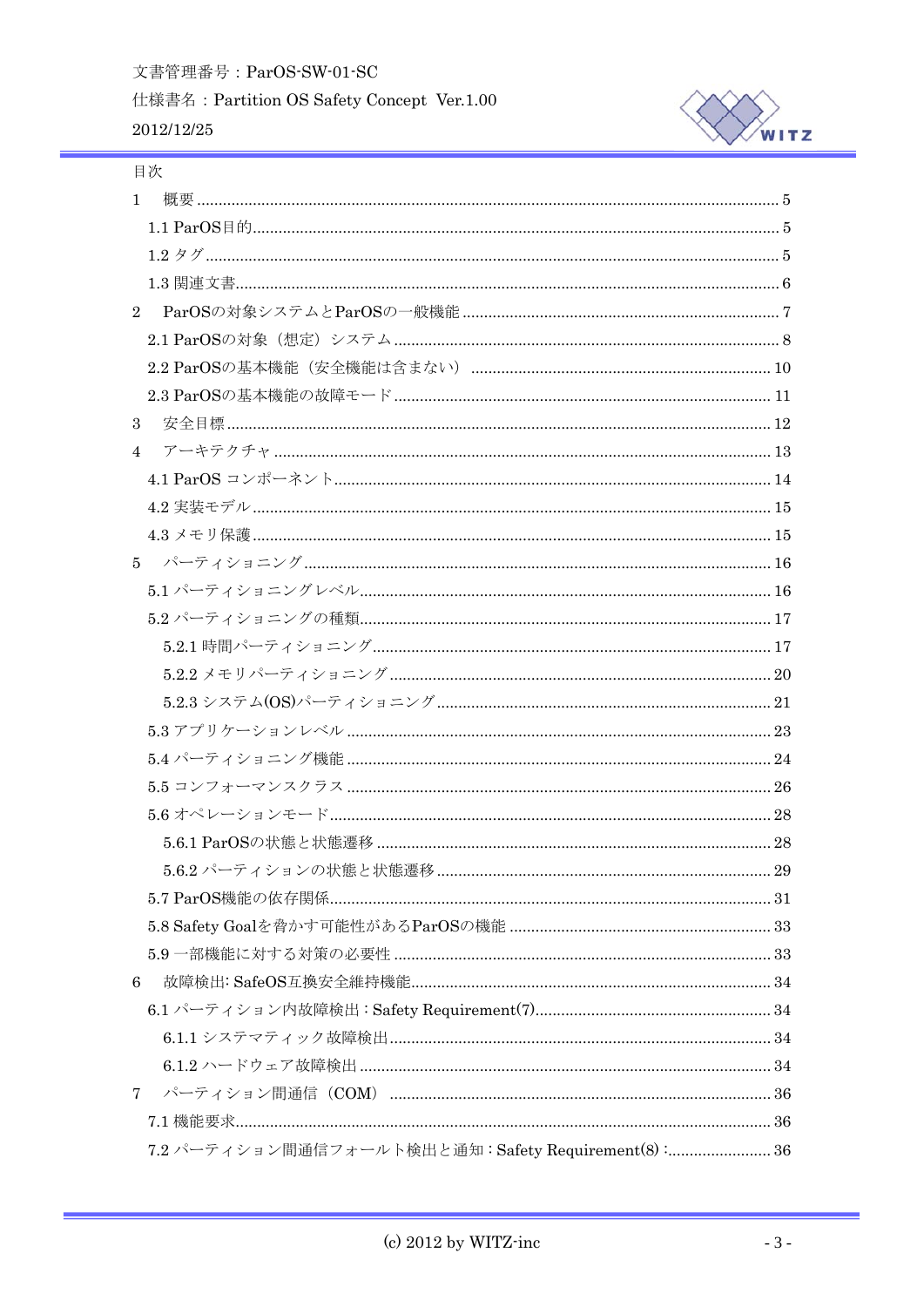文書管理番号: ParOS-SW-01-SC

仕様書名: Partition OS Safety Concept Ver.1.00 2012/12/25

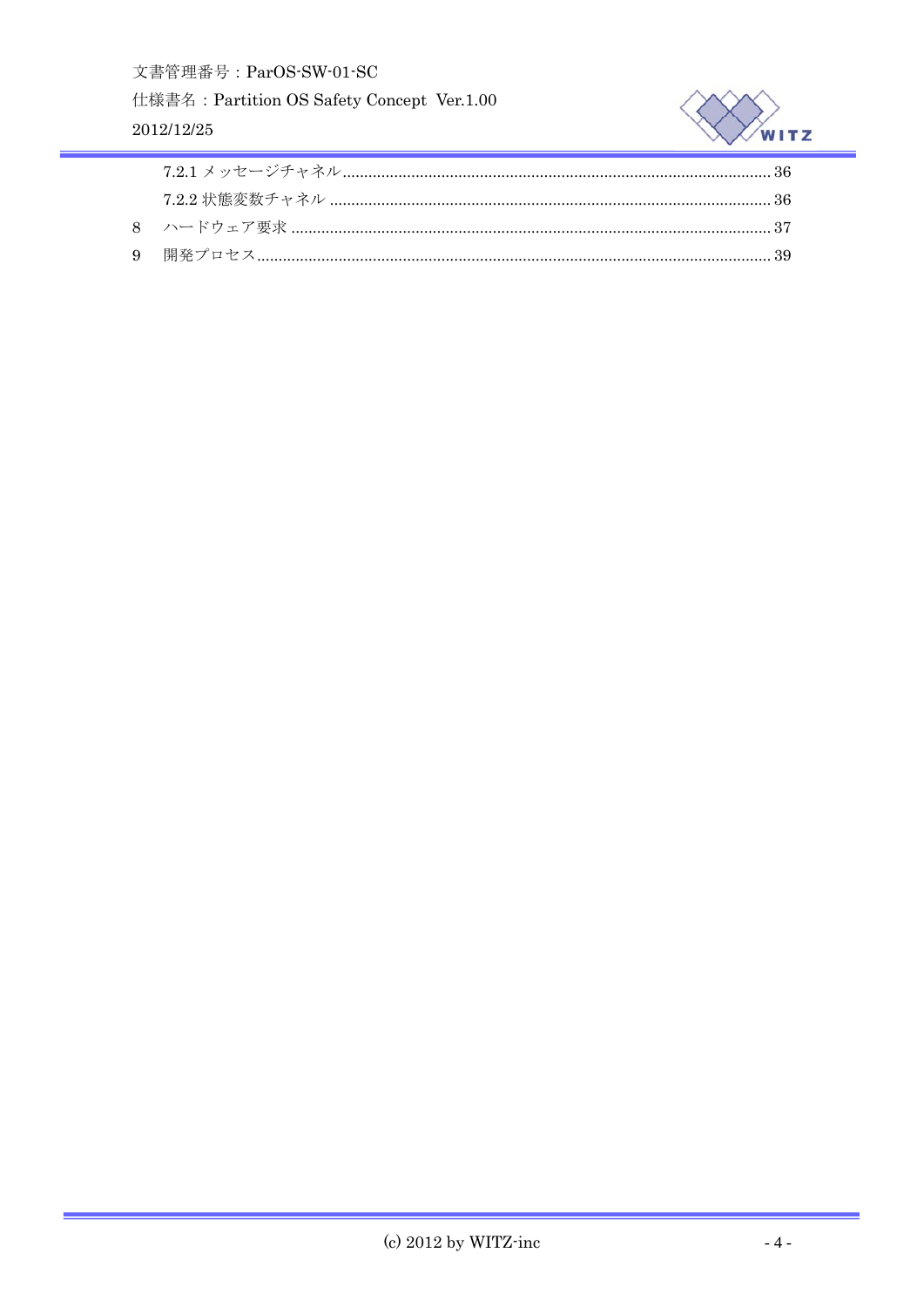

#### <span id="page-4-0"></span>1 概要

本書は、パーティショニング機能を搭載したリアルタイムオペレーティングシステムである "Partitioning Operating System(ParOS)"の安全コンセプトについて記載する。

ParOS の適用システムから要求されるパーティショニング要求を 4 レベルに分類し、この要 求に対する ParOS のパーティショニング機能について説明する。

## 1.1 ParOS目的

ParOS は、自動車、移動支援ロボット、介護ロボット、航空宇宙(飛行機、ロケット)等の 高い信頼性が求められ、性質の異なる複数のアプリケーションを単一コンピュータシステム上 で実行する必要のあるシステムを対象としている。

## 1.2 タグ

Safety Goal や機能要求に対して以下の様にタグを付加する。[module]には対象とする ParOS のモジュール名が入る。モジュール名は、 Exective、SafeOS、COM、HW がある。各 モジュールについては後述する。

| タイプ                           | タグ                                |  |  |  |
|-------------------------------|-----------------------------------|--|--|--|
| Safety Goal                   | $[SG-xx]$                         |  |  |  |
| <b>Functional Requirement</b> | $[\text{model:FR-xx}]$            |  |  |  |
| <b>Safety Requirement</b>     | $[\text{model:SR-xx}]$            |  |  |  |
| Safety Integrity Requirement  | $[\text{[module]}:\text{SIR-xx}]$ |  |  |  |

#### 表 1.1 タグの一覧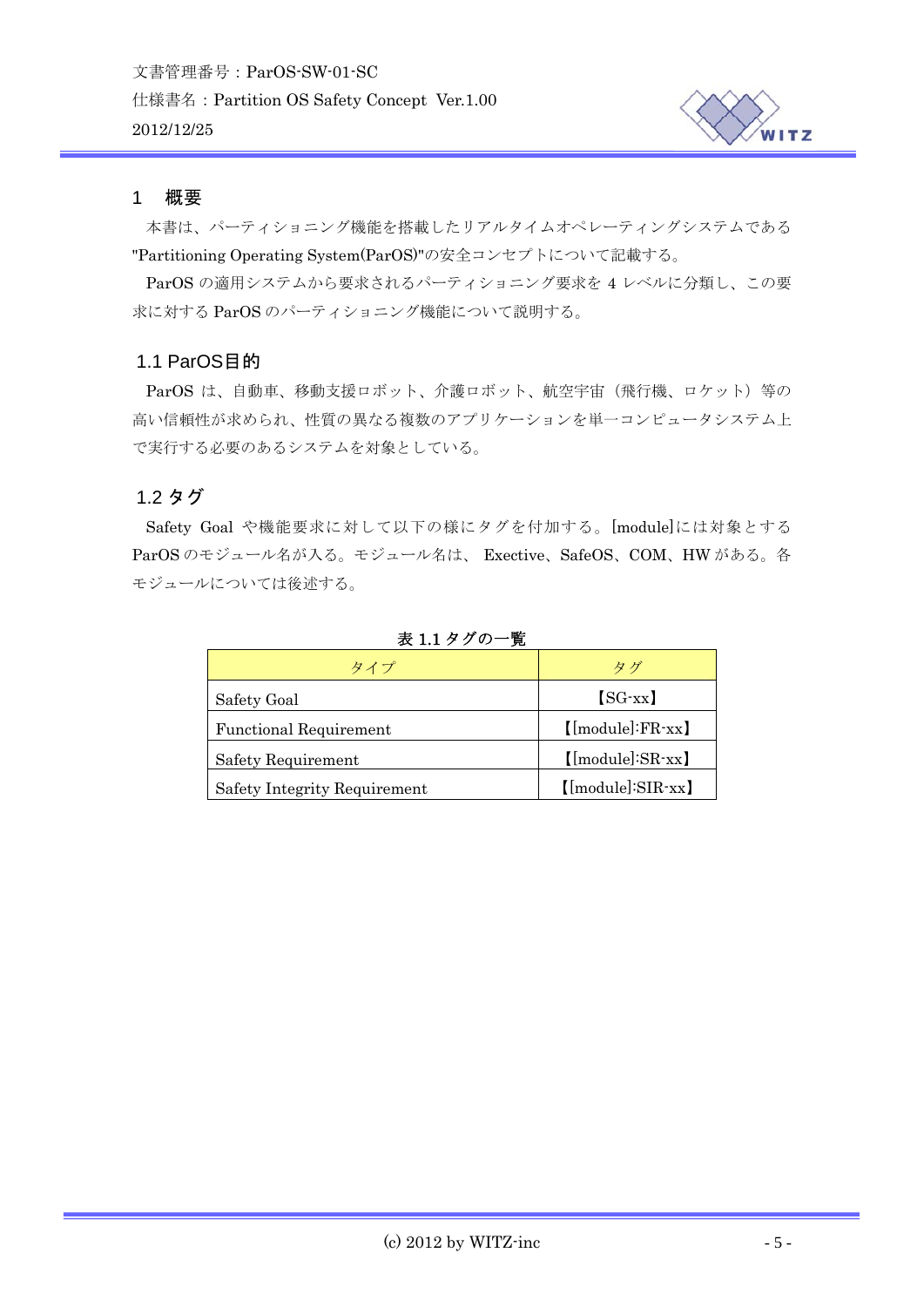

# <span id="page-5-0"></span>1.3 関連文書

| Reference ID                                   | Title                                      | Revision  | Data       |  |
|------------------------------------------------|--------------------------------------------|-----------|------------|--|
| [IEC]                                          | IEC 61508:2010 Edition 2.0 Part1-7         | 2.0       | 2010/04    |  |
| [ISO]                                          | ISO 26262:2011 Part10                      | First     | 2011/11/15 |  |
| [SafeOS_SC]                                    | Safe OS Safety Concept                     | 0.90      | 2009/12/09 |  |
| [SafeOS_SRS]                                   | Safe OS Software Safety Requirement        | 0.90      | 2010/01/13 |  |
|                                                | Specification                              |           |            |  |
| [SafeOS_SA]                                    | Safe OS Safety Analysis                    | 0.90      | 2009/12/10 |  |
|                                                | Safe OS Safety Analysis (detail)           | 0.90      | 2009/03/24 |  |
| [SafeOS_SM]                                    | Safe OS Safety Manual                      | 1.00      | 2010/02/12 |  |
| [ParOS_SRS]<br>Partition OS Safety Requirement |                                            | 1.00      | 2012/12/25 |  |
|                                                | Specification                              |           |            |  |
| [ParOS SA]                                     | Partition OS Safety Requirements           | 1.00      | 2012/12/25 |  |
|                                                | Analysis Plan And Results Report           |           |            |  |
|                                                | Partition OS Safety Requirement            | 1.00      | 2012/12/25 |  |
|                                                | Analysis Result Report(detail)             |           |            |  |
| [ParOS SM]                                     | Partition OS Safety Manual                 | 1.00      | 2012/12/25 |  |
| [WITZ_S]                                       | <b>Function Safety Management Standard</b> | $2.3.0\,$ | 2012/01/16 |  |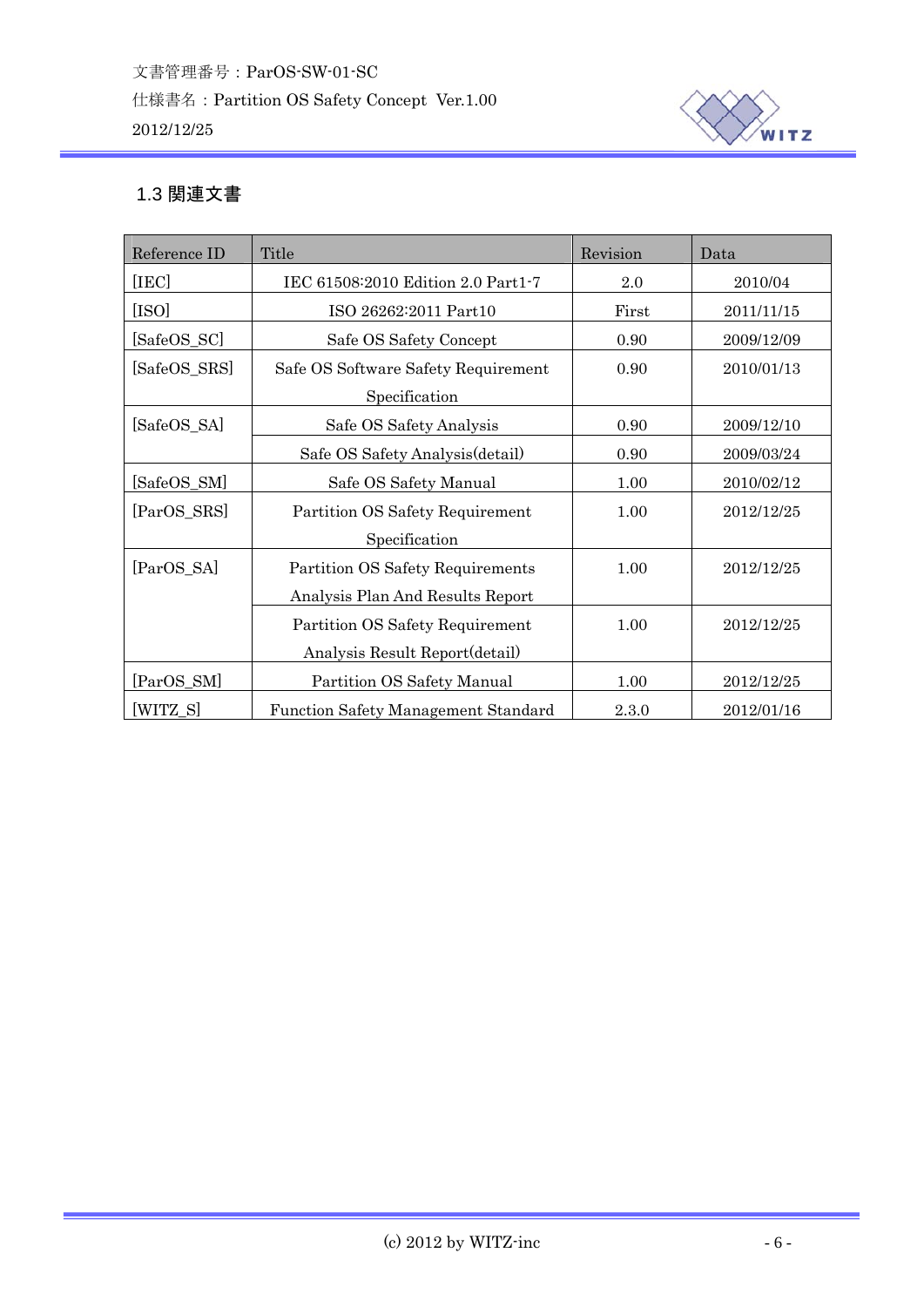

## <span id="page-6-0"></span>2 ParOSの対象システムとParOSの一般機能

本章では以下の内容ついて述べる。

- ・ParOS の対象(想定)システム
- ・ParOS の基本機能(安全機能は含まない)
- ・ParOS の基本機能の故障モード

図 2.2[に、](#page-8-0)"[ParOS](#page-8-0)[の対象\(想定\)システム](#page-8-0)[\(Assumption system\(user\) requiment\)"](#page-8-0)[、](#page-8-0)["ParOS](#page-8-0) [の基本機能\(安全機能は含まない\)](#page-8-0)[\(Abstract Level ParOS function\)"](#page-8-0)[、](#page-8-0)["ParOS](#page-8-0)[の基本機能の](#page-8-0) [故障モード](#page-8-0)[\(Failure Mode for Abstract Level ParOS functions\)"](#page-8-0)[の関係を示す。](#page-8-0)

["Safety Goal"](#page-8-0)[については、](#page-8-0)3 章で述べる。"安全要求(Top Level Safety Requirement)"は、 5 章で述べる。



図 2.1 ParOS の対象システムの要求、ParOS の基本機能、ParOS の故障モード、ParOS の Safety Goal、安全要求の関係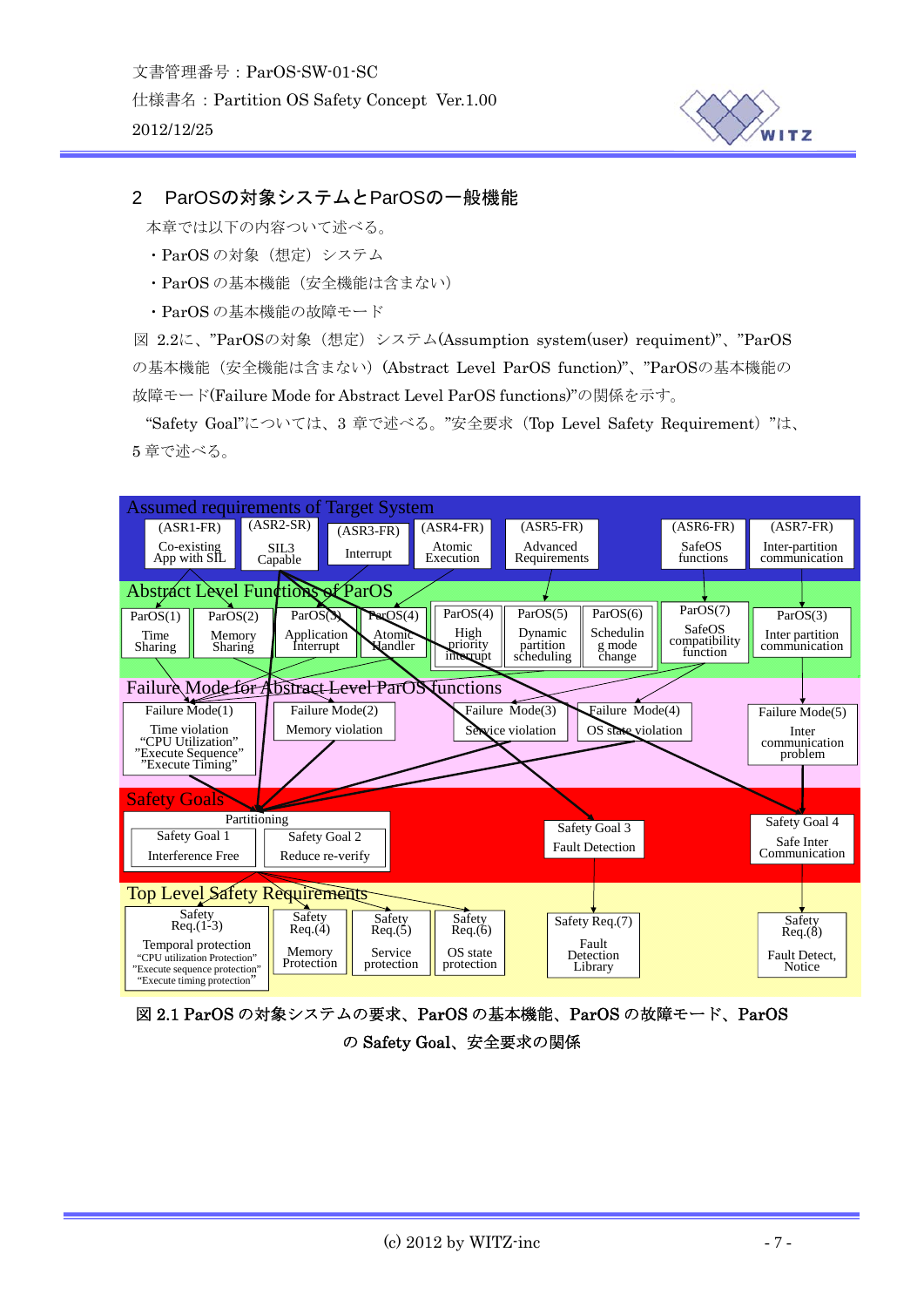

## <span id="page-7-0"></span>2.1 ParOSの対象 (想定) システム

ParOSの適用を想定しているシステムの構成図を[図](#page-8-0) [2.2](#page-8-0)に示す。

## (ASR1-FR) Co-existing App with SIL

- 2個以上のそれぞれ異なるSIL/ASILを持つ複数のアプリケーションが単一のコンピュータ システム上に存在する。
- それぞれのアプリケーションは、異なるベンダーにより開発される。
- あるアプリケーションが変更された場合、他のアプリケーションの再検証は可能な限り減 らしたい。
- それぞれのアプリケーションには、メモリ領域やCPU利用率、実行順序、実行タイミング が割り付けられている。

#### (ASR2-SR) SIL3 Capable

- 幾つかのパーティションは高い 安全度水準(SIL) を要求する。
	- ハードウェアトレランスが1の場合は、 SIL3
	- ハードウェアトレランスが0の場合は、SIL2
- ParOSには、システム中の最高の安全度水準のアプリケーションと同じ安全度水準が要求 される。

#### (ASR3-FR) Interrupt

• 各アプリケーションは、割込みを使用する。ただし要求される割込み応答性は高くない (他のアプリケーション実行中は禁止される)。

#### (ASR4-FR) Atomic Execution

- 一連の処理を中断することなく実行したい。
	- 例)デバイスの初期化

#### (ASR5-FR) Advanced Requirements

- アプリケーションによっては、以下の機能を要求する。
	- 高速応答割込み
	- CPU利用率の向上のための動的アプリケーションスケジューリング
		- あるアプリケーションがアイドル状態となった場合、他のアプリケーショ ンを実行する。
	- アプリケーションスケジューリングの動的変更。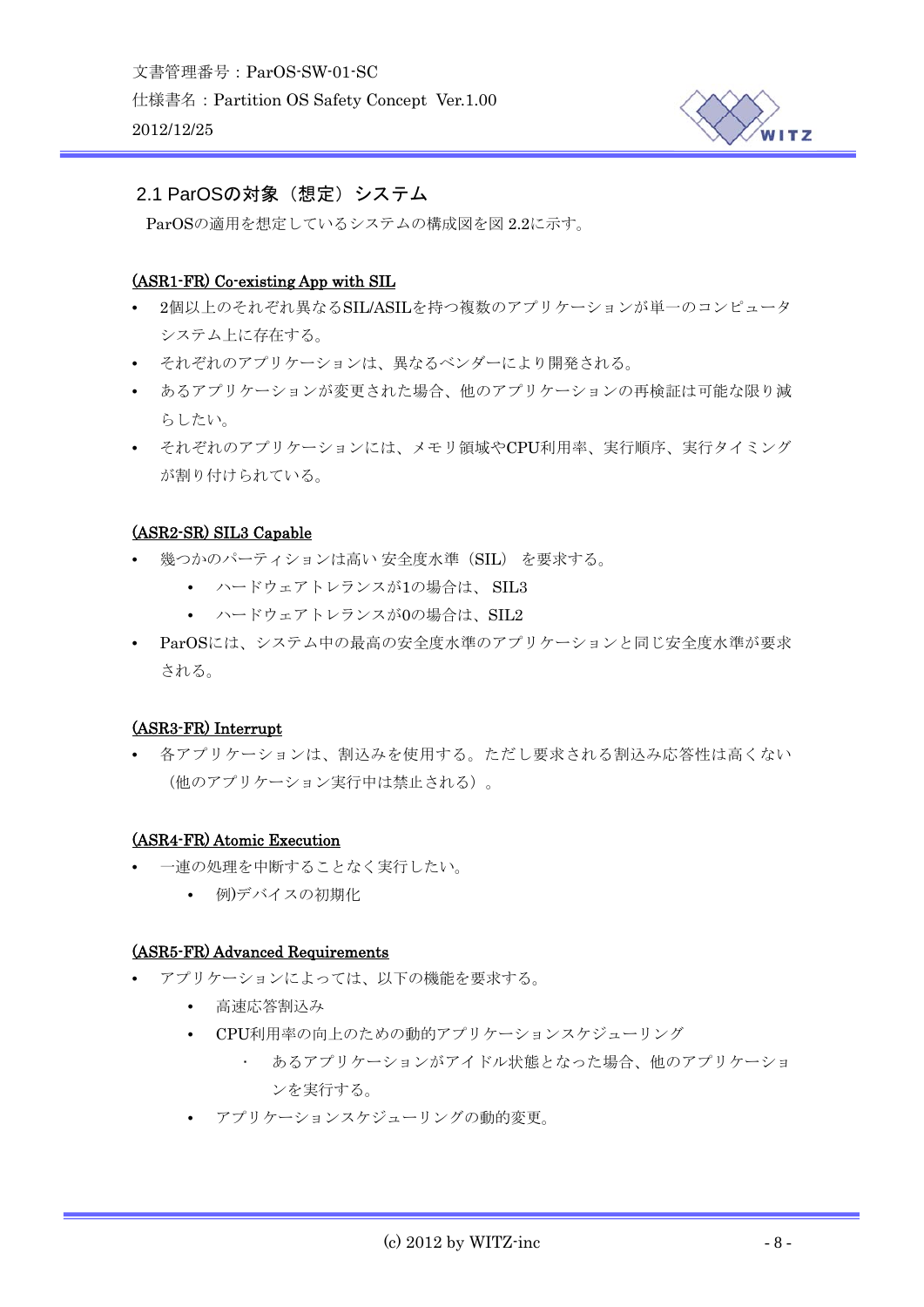文書管理番号:ParOS-SW-01-SC 仕様書名:Partition OS Safety Concept Ver.1.00 2012/12/25



## (ASR6-FR) SafeOS function

• アプリケーションは、SafeOS[SafeOS\_SRS]の機能を使用。

#### (ASR7-FR) Inter-partition communication

• 異なるSILのアプリケーション間で通信を行う。



<span id="page-8-0"></span>図 2.2 ParOS の対象システムの構成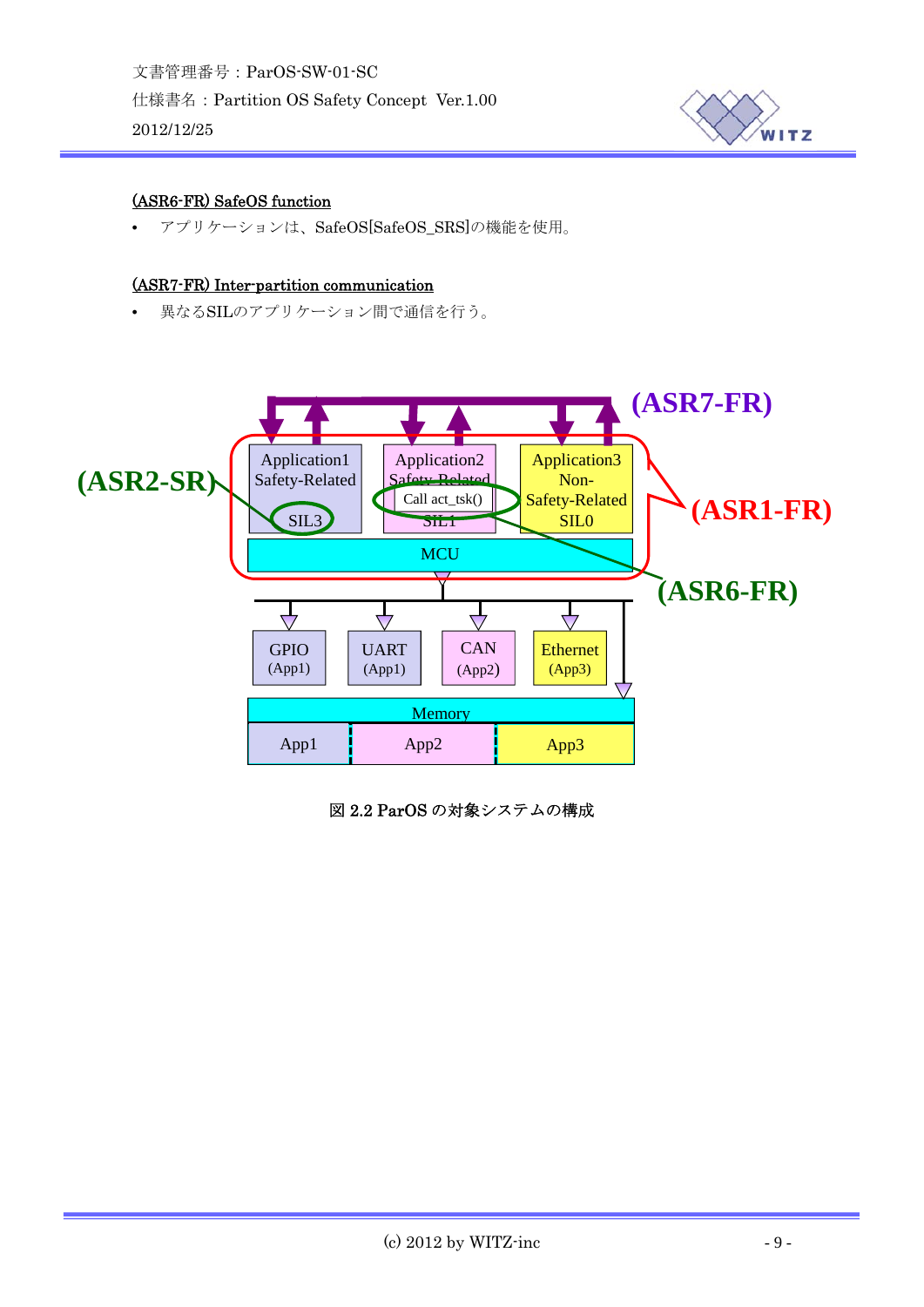

## <span id="page-9-0"></span>2.2 ParOSの基本機能(安全機能は含まない)

2.1 で述べたシステムの要求を満たすため、ParOS は以下の機能を提供する。

#### ParOS(1) : Time Sharing

• CPU 時間をアプリケーション間でシェアする機能。

#### ParOS(2) : Memory Sharing

• メモリをアプリケーション間でシェアする機能。

#### ParOS(3) : Application Interrupt

• 対応するアプリケーションが実行中の時のみ受け付ける割込み機能。

#### ParOS(4) : Atomic Handler

• 一連の処理を中断することなく実行できる機能。

#### ParOS(5) : High priority interrupt

• 高速応答割込み機能。

#### ParOS(6) : Dynamic partition scheduling

• あるアプリケーションがアイドルになった場合、その時間で他のアプリケーションを実行 する機能。

#### ParOS(7) : Scheduling mode change

• アプリケーションのスケジューリングを動的に変更する機能。

#### ParOS(8) : SafeOS compatibility function

• SafeOS の互換機能。

#### ParOS(9) : Inter partition communication

• アプリケーション間の通信機能。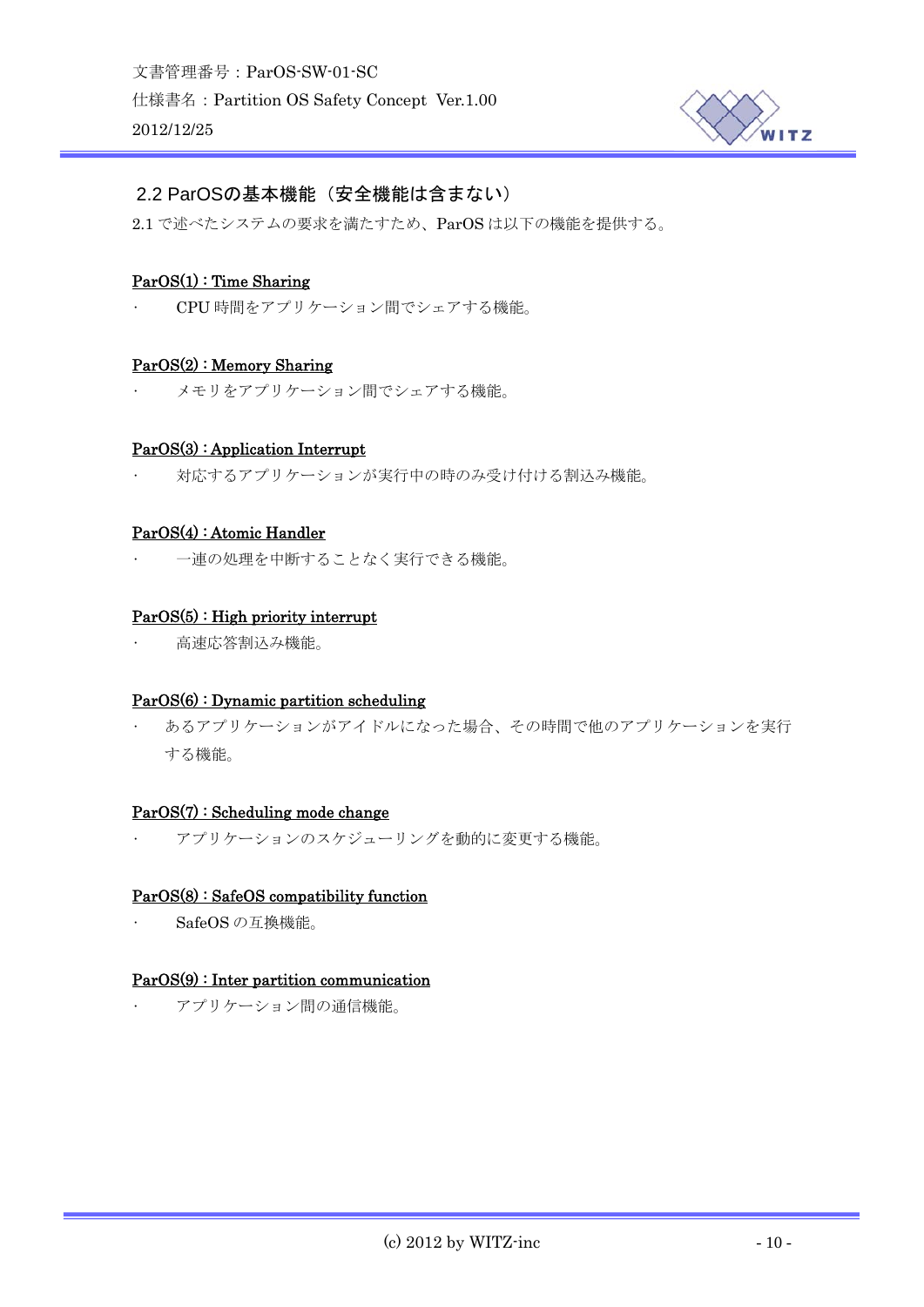

## <span id="page-10-0"></span>2.3 ParOSの基本機能の故障モード

2.2 で述べた ParOS の基本機能における故障モードは次の通りである。

## Failure Mode(1) : Time violation

- "CPU利用率"
	- アプリケーションが割り当てられた以上のCPU利用率を消費する。
- "実行順序"
	- アプリケーションが割り当てられた実行順序ではない順序で実行される。
- "実行タイミング"
	- アプリケーションが設計時に定めた実行タイミングではない実行タイミングで実行。

#### Failure Mode(2) : Memory violation

• アプリケーションが割り当て外のメモリにアクセス。

#### Failure Mode(3) : Service violation

• アプリケーションが他のアプリケーションに対してAPIを発行。

#### Failure Mode(4) : OS state violation

• アプリケーションがシステム (OS) 状態を不正に変更。

#### Failure Mode(5) : Inter communication problem

- アプリケーション間通信に関する問題が発生。
	- 例)データ値が不正、送信タイミングが不正。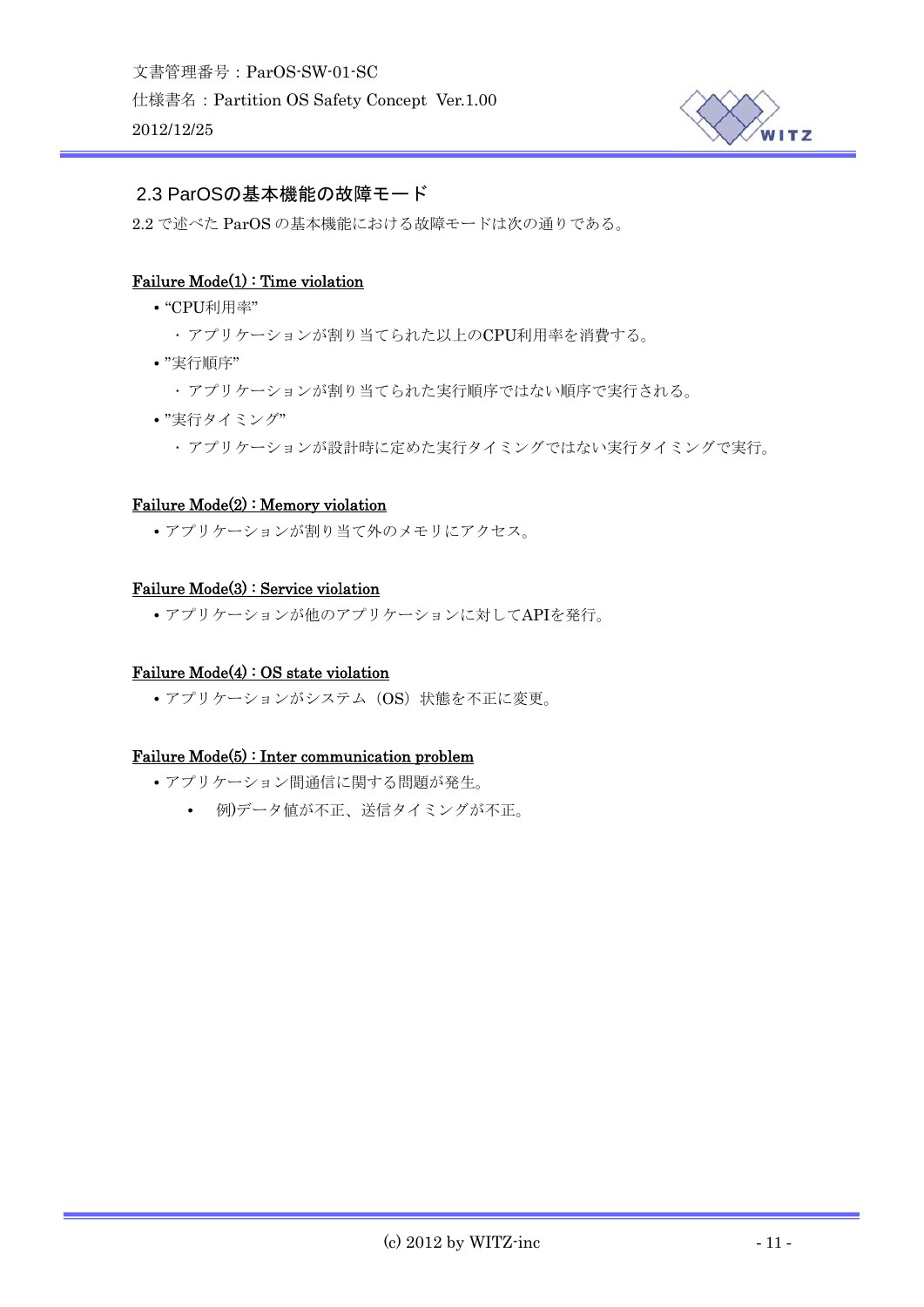

## <span id="page-11-0"></span>3 安全目標

ParOS の Safety Goal を以下に示す。【SG-1】と【SG-2】は、ISO26262 Part6 D.2 に記載 される 2 個のパーティショニングの目的と同等である。なお、パーティショニングされている プログラムの単位をパーティションと呼ぶ。

Safety Goal 1【SG-1】

@@パーティションの故障が、他のパーティションに影響を及ぼさないこと。異なる安全度水 準のパーティションを同一のシステム上で実行できること[ParOS-SW-01-SC-0001][]@@

## Safety Goal 2【SG-2】

@@あるパーティションに変更があった場合、他のパーティションの再検証の必要がない、も しくは検証レベル(労力)を下げることが可能であること。パーティションを個別に検証可能 (検証範囲や工数を減らせる)であること。[ParOS-SW-01-SC-0002][]@@

## Safety Goal 3【SG-3】

@@故障診断率 (Diagnosys Coverage) 90%以上の診断方法を含む故障検出ライブラリを提 供する。[ParOS-SW-01-SC-0004][]@@

故障検出ライブラリを含むParOS自身は、SIL3 を満たすために必要なプロセスで開発するこ と。同一のParOSモジュールを用い、デュアルチャンネル・ハードウェア構成としハードウェ アのフォールトトレランスが1の場合はSIL 3を満たすことができ、シングルチャンネル・ハー ドウェア構成でフォールトトレランスが0の場合はSIL 2を満たすことができること。

#### Safety Goal 4【SG-4】

@@パーティション間通信で通信相手に問題が発生し停止した場合に、その停止を検知できる こと。[ParOS-SW-01-SC-0005][]@@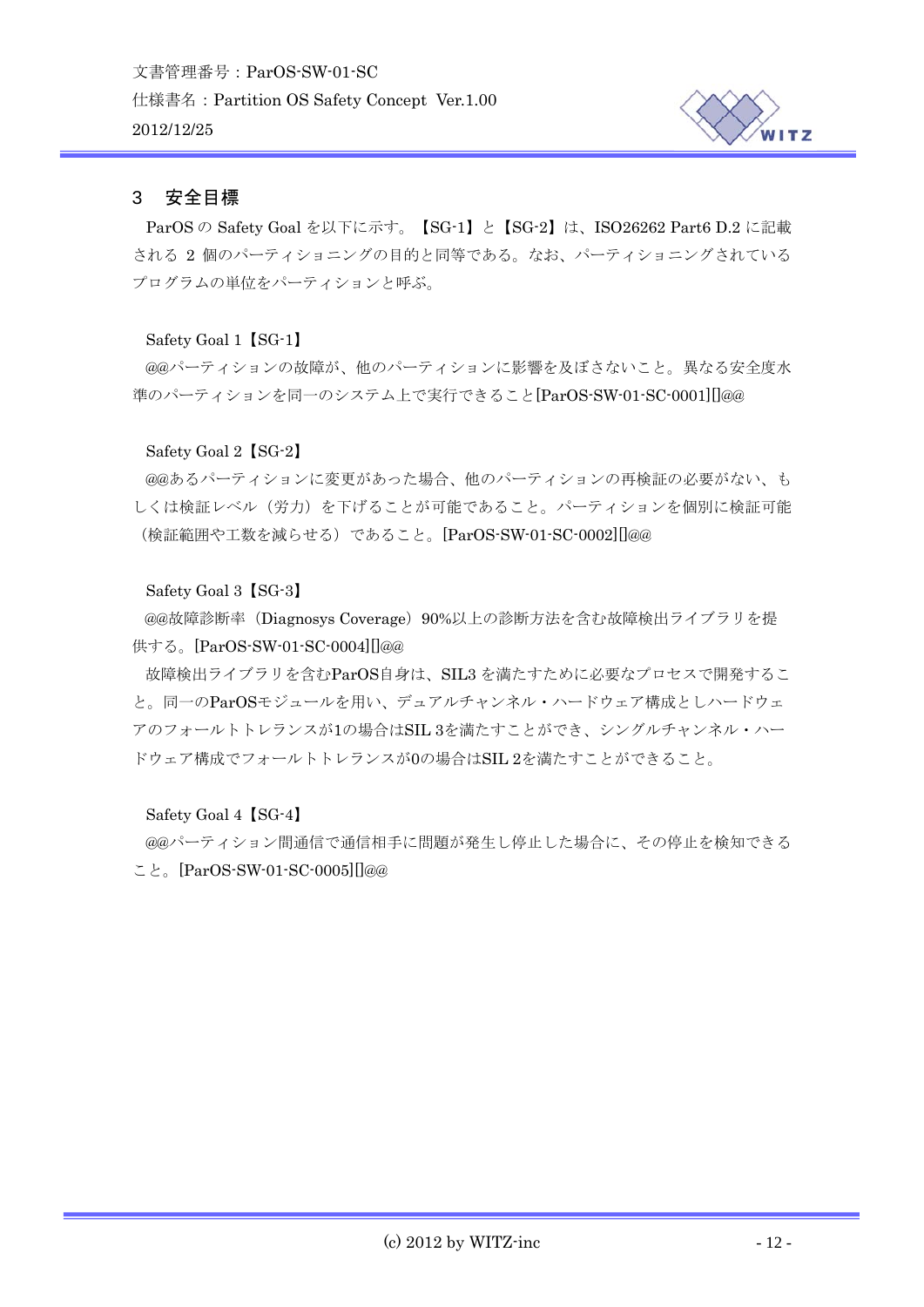

## <span id="page-12-0"></span>4 アーキテクチャ

@@全てのSGは、パーティショニング機能を持つParOSにより実現する。[ParOS-SW-01- SC-0006][]@@ParOSの各パーティションとParOSのインタフェースの図(論理図)を[図](#page-12-1) [4.1](#page-12-1)に、 コードとデータの構成[を図](#page-12-2) [4.2](#page-12-2)に示す。

@@ParOS の機能は、Executive, SafeOS、COM から構成されている。これらのコンポーネ ントが使用するメモリはパーティションから保護されている。[ParOS-SW-01-SC-0007][]@@



図 4.1ParOS の論理図

<span id="page-12-1"></span>

TCB : task control block

SCB : semaphore control block

<span id="page-12-2"></span>図 4.2ParOS のコード・データ構成図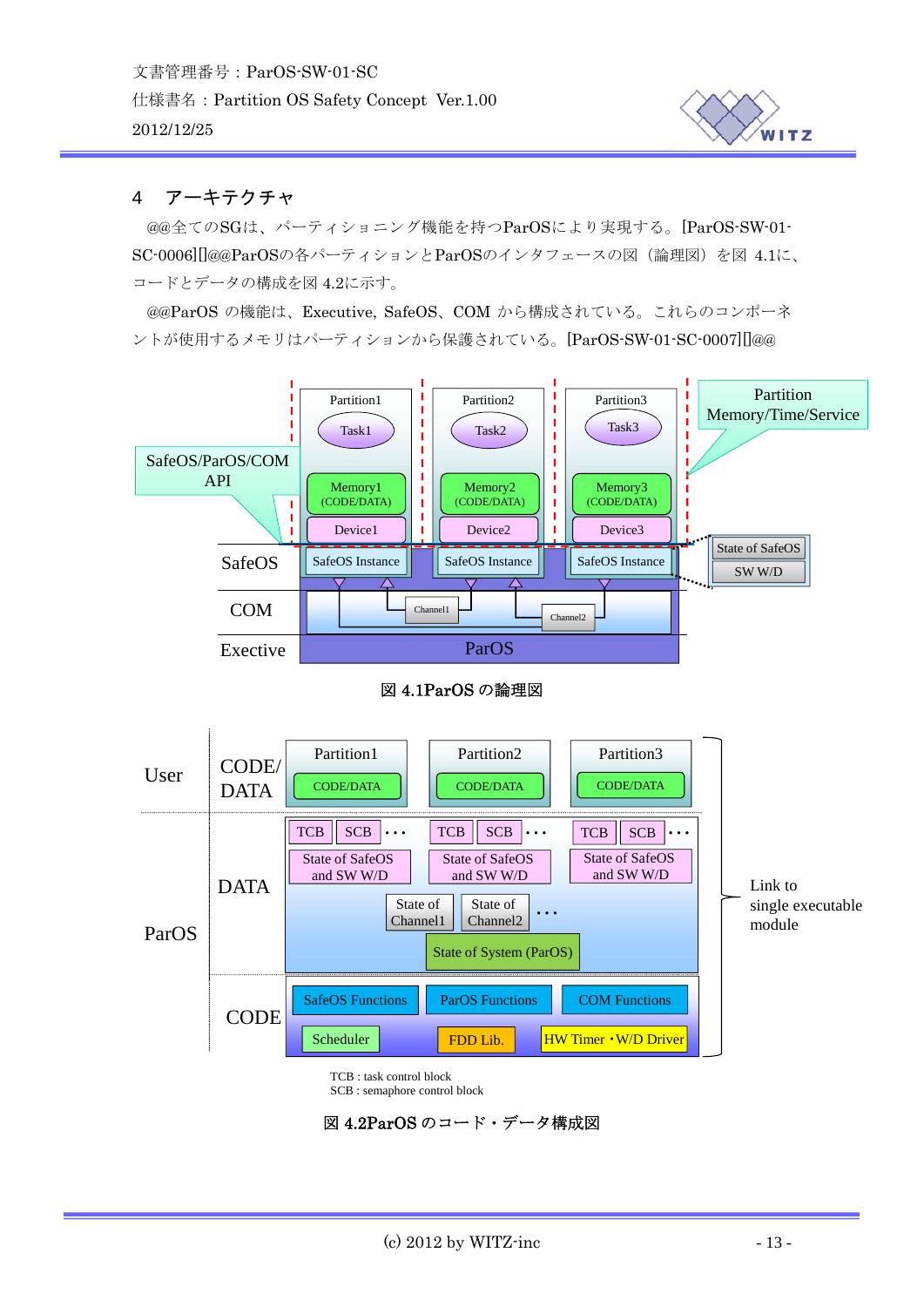

## <span id="page-13-0"></span>4.1 ParOS コンポーネント

#### Partition

各パーティションには、独立した SafeOS のインスタンスが割り付けられる。そのため、各 パーティションの SafeOS の状態は独立である。また、パーティション毎にメモリやデバイス が割り付けられている。

#### Executive

@@Executive は、各パーティショニング機能を実現する。[ParOS-SW-01-SC-0009][ParOS-SW-01-SC-0007]@@また、@@ランダムハードウェア故障検出を行うための故障検出ライブラ リ(

 FDD)を持つ。故障検出ライブラリにより【SG3】を実現する。詳細については、6 章を参 照のこと。[ParOS-SW-01-SC-0010][ParOS-SW-01-SC-0004]@@

各パーティションインスタンスの実行シーケンスモニタに対して仮想化されたタイマや @@ W/D タイマを提供する。[ParOS-SW-01-SC-0011][]@@

#### SafeOS互換機能

@@ParOS は、パーティションに SafeOS[SafeOS SRS]互換の機能を提供する。 [ParOS-SW-01-SC-0012][ParOS-SW-01-SC-0007]@@ただし、@@【SG1】【SG2】に反する以下の機 能 は使用することができない。

・タイムイベントハンドラ(周期ハンドラ・アラームハンドラ)

•割込みハンドラ・割込みサービスルーチン

・CPU 例外管理機能[ParOS-SW-01-SC-0013][ParOS-SW-01-SC-0001,ParOS-SW-01-SC-0002]@@

Executive により仮想化されたタイマや W/D タイマを用いる。すなわち、全てのパーティショ で同じのタイマハードウェアや W/D タイマハードウェアを共有する。[ParOS-SW-01-SC-ン 0015][ParOS-SW-01-SC-0011]@@ @@アプリの実行シーケンス監視を行う実行シーケンスモニタもパーティション毎に独立して いる。[ParOS-SW-01-SC-0014][]@@@@実行シーケンスモニタで用いるタイマや W/D タイマは、

#### COM

@@COM はパーティション間の通信を実現する。[ParOS-SW-01-SC-0016][ParOS-SW-01- SC-0007]@@@@送受信データはチャネルと呼ばれるオブジェクトに格納される。[ParOS-SW-01-SC-0017][]@@@@各パーティションはインタフェースを介してチャネルに接続する。 [ParOS-SW-01-SC-0018][]@@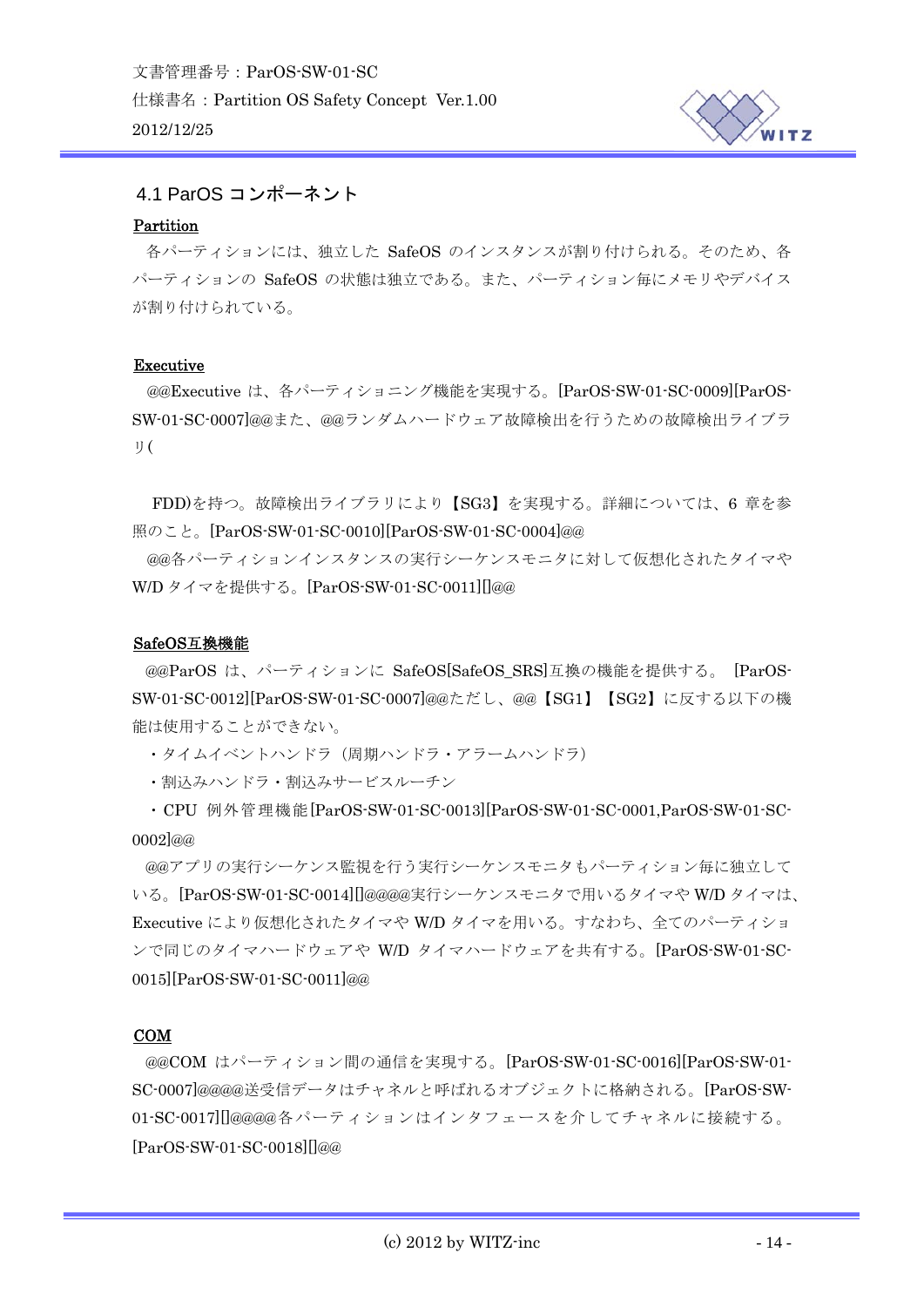

## <span id="page-14-0"></span>4.2 実装モデル

図 4 .2に示すように、ParOSは一般のVMのように、各SafeOSとParOSのコードやデータが独 立しているのではなく、コードとデータが一体となっている。

各パーティションに割り付ける SafeOS のインスタンスの実現は、パーティション毎に独 立した SafeOS の状態を持つことにより実現している。チャネルやシステム状態(ParOS の状 熊)は、全てのパーティションで共有する。また、各アプリケーションのコードやデータと共 に1つの実行モジュールにリンクされて実行される。

## 4.3 メモリ保護

@@図 4.2に示すParOSのメモリ領域は、アプリケーション(パーティション)から保護され ている。[ParOS-SW-01-SC-0008][]@@

図 4.2に示すように、各パーティションとParOSのコード領域とデータ領域は、一つの実行モ ジュールにリンクされるが、図 4.3に示す様に、各コードとデータはそれぞれまとめられ、メ モリに配置される。

パーティションはメモリ保護が有効なモード(通常はユーザーモード)で、ParOS はメモリ 保護が無効なモード(通常は特権モード)で実行される。

各パーティションにはコード領域とデータ領域とデバイスが割り付けられ、ParOS は、 MPU ないし MMU により、各パーティションが割り付けられたリソースのみアクセス可能な ように保護を行う。具体的には、実行するパーティションを変更するタイミングで MPU/MMU の設定を切り替えることで保護を実現する。



図 4.3ParOS のメモリ図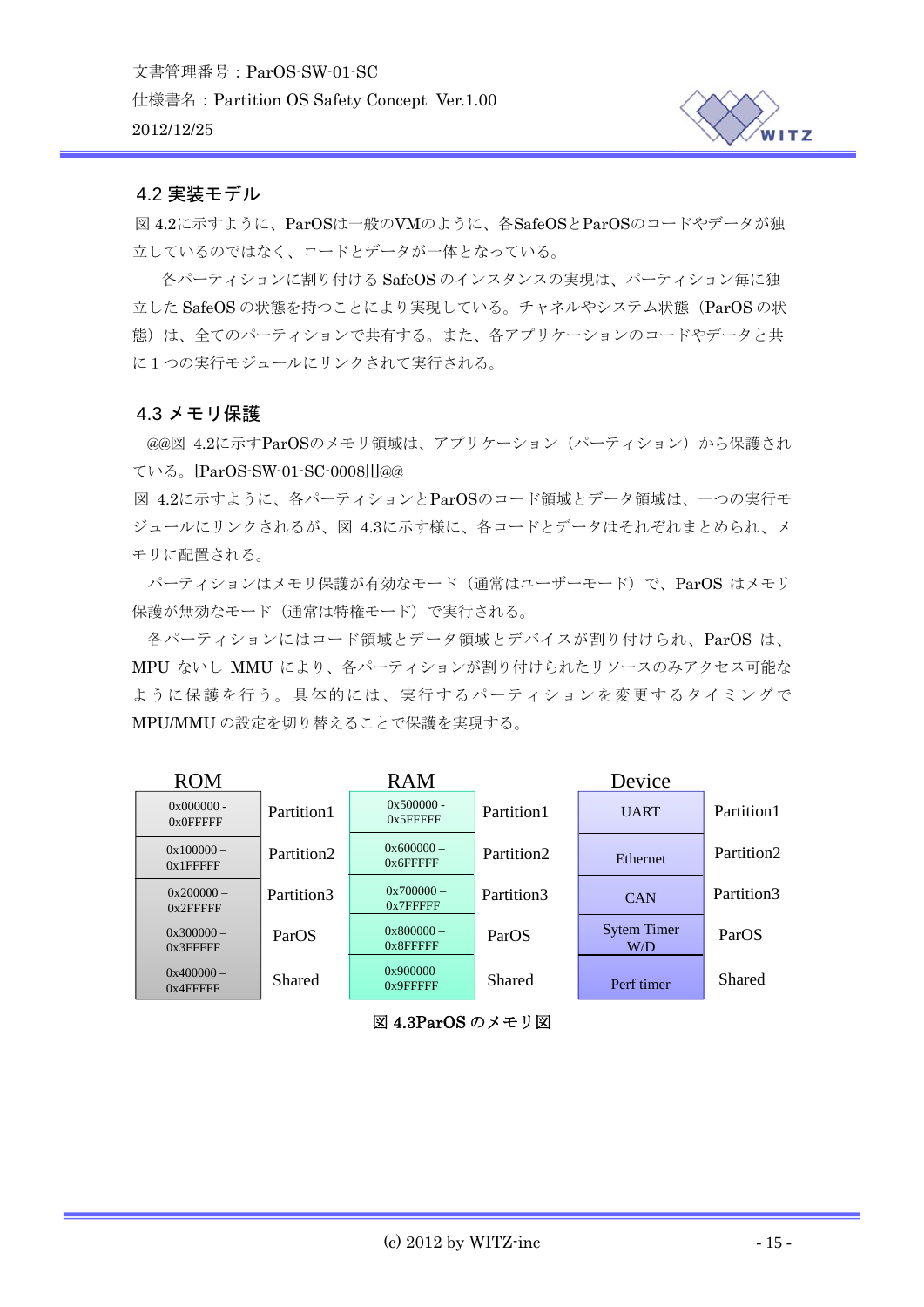

# <span id="page-15-0"></span>5 パーティショニング

# 5.1 パーティショニングレベル

【SG-1】【SG-2】を実現するために要求されるパーティショニングはシステム毎に異なるた め、以下のようにパーティショニングレベル(ParLv1~4)を定める。パーティショニングレベ ルが高いほど、多くのパーティショニングを必要とする。

## 表 5.1@@パーティショニングレベル[ParOS-SW-01-SC-0019][ParOS-SW-01-SC-

| UUUL,E dI UO O W UL OU UUULJWW |        |        |        |        |  |
|--------------------------------|--------|--------|--------|--------|--|
|                                | ParLv1 | ParLv2 | ParLv3 | ParLv4 |  |
| サービス保護                         |        |        |        |        |  |
| メモリ保護                          |        |        |        |        |  |
| CPU 利用率保護                      |        |        |        |        |  |
| システム(OS)状態保護                   |        |        |        |        |  |
| 実行順序保護                         |        |        |        |        |  |
| 実行タイミング保護                      |        |        |        |        |  |

## 0001,ParOS-SW-01-SC-0002]@@

各パーティショニングの詳細は次の通りである。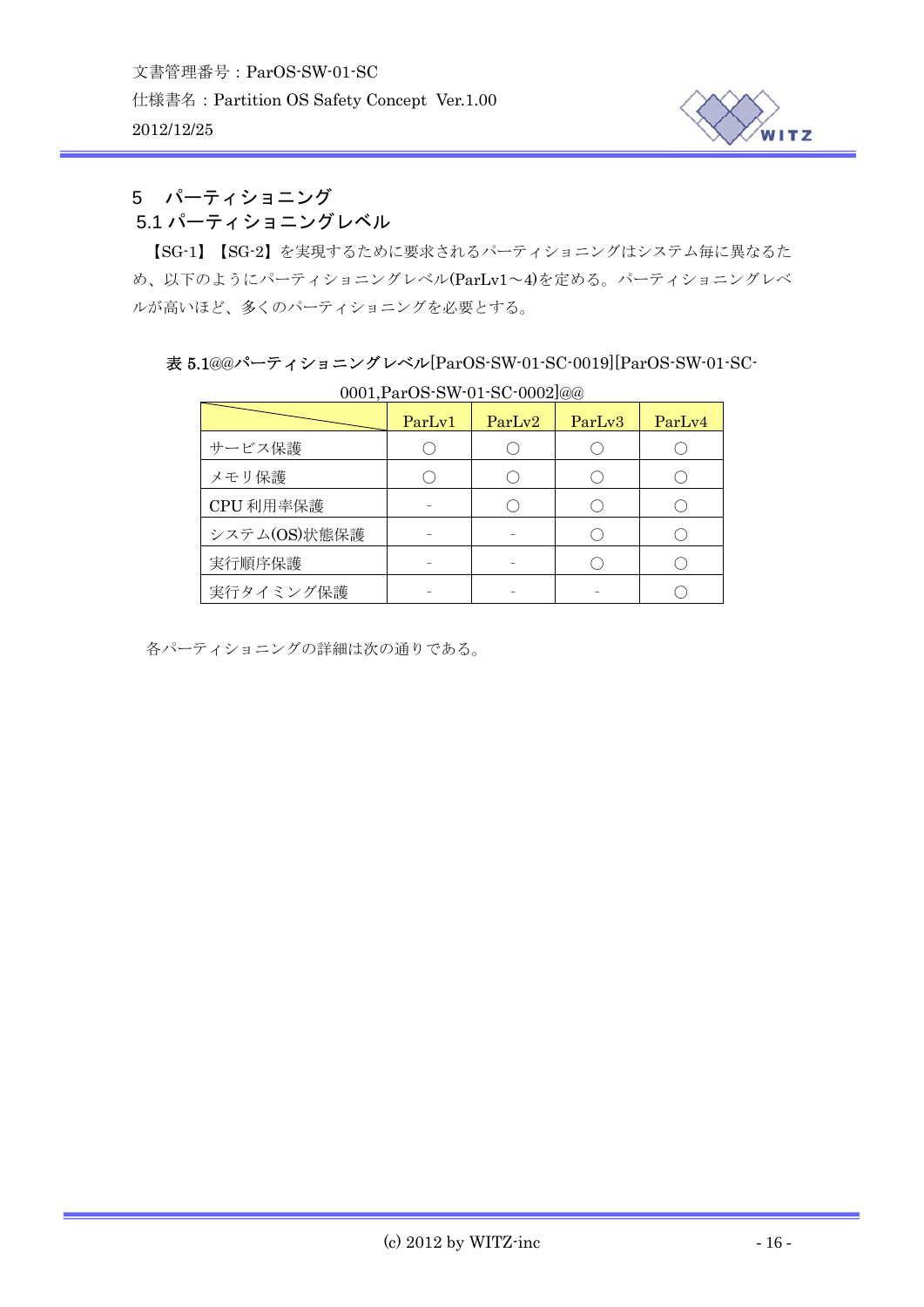

<span id="page-16-0"></span>5.2 パーティショニングの種類

## 5.2.1 時間パーティショニング

## CPU利用率保護: Safety Requirement (1)

@@設計時に各パーティションに CPU 利用率を割り当て、割り当てた CPU 利用率を満足す るようにパーティションを実行すること。CPU 利用率が守られていれば、パーティションの実 行順序の入れ替えや実行の中断は許容する。[ParOS-SW-01-SC-0022][ParOS-SW-01-SC-0001,ParOS-SW-01-SC-0002]@@



#### 図 5.1CPU 利用率保護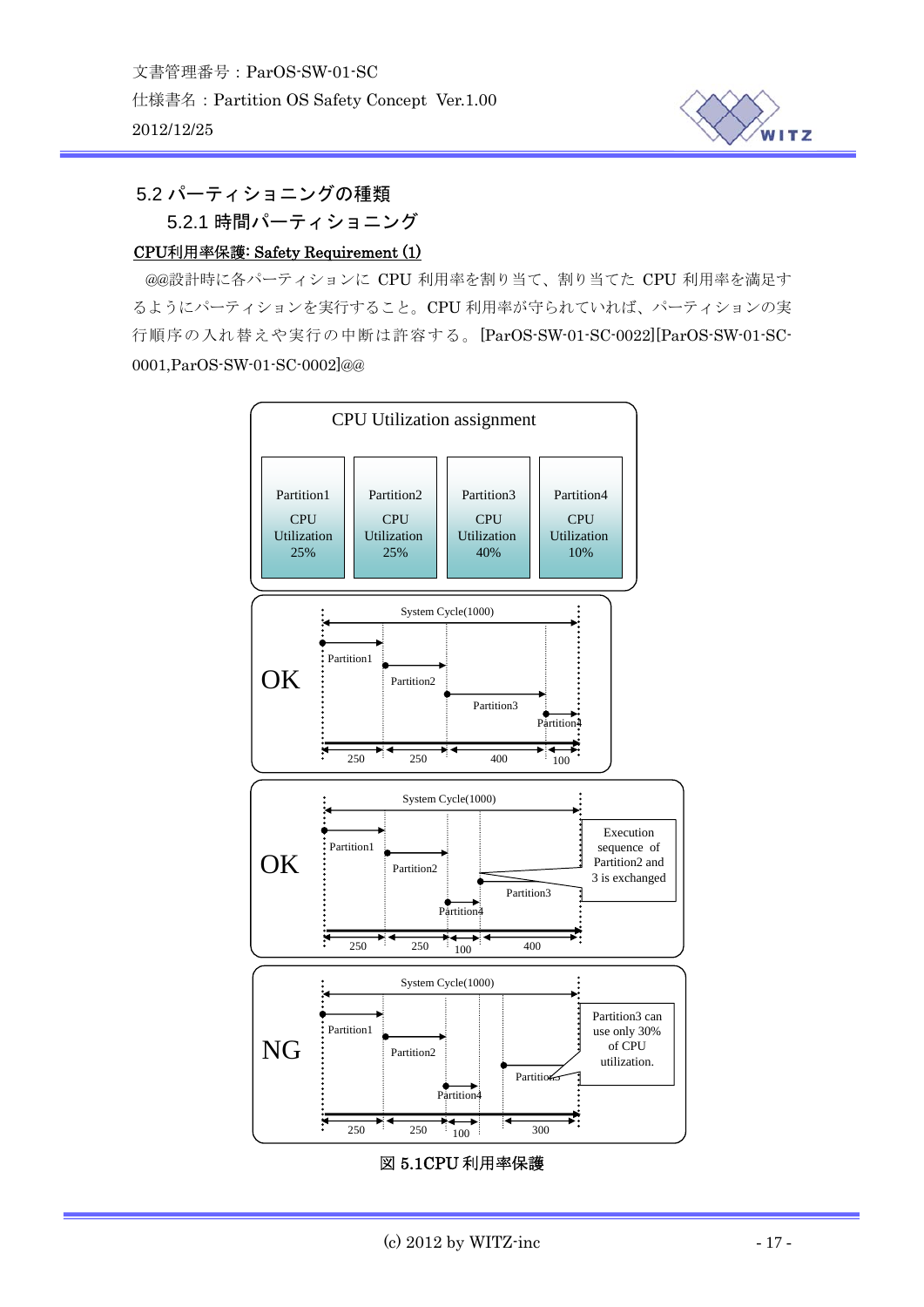

#### 実行順序保護: Safety Requirement (2)

@@設計時に設定したパーティションの実行順序を実行時に守ること。実行順序はシステム周 期と呼ぶ任意の一定時間内の時間をパーティションに割り付ける。

実行順序が守られていれば、開始時間の遅れ(ジッター)や、実行の中断は許容するが、許 容値をユーザーに明示させること。[ParOS-SW-01-SC-0024][ParOS-SW-01-SC-0001,ParOS-SW-01-SC-0002]@@







#### 図 5.2 実行順序保護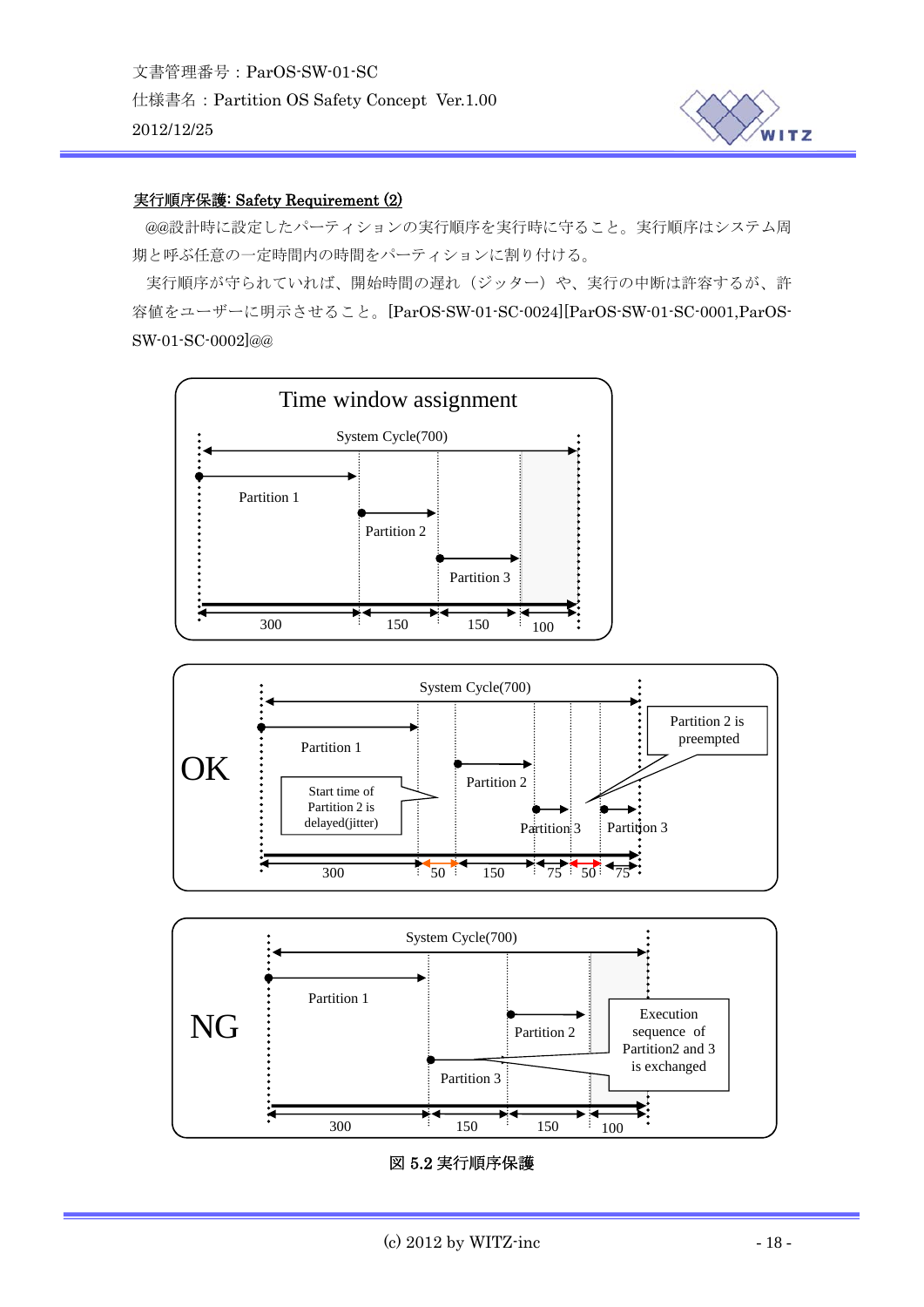

## 実行タイミング保護: Safety Requirement (3)

@@設計時に設定したパーティションの実行順序を実行時に守ること。開始時間の遅れ(ジッ ター)や、実行の中断も許容しない。 [ParOS-SW-01-SC-0025][ParOS-SW-01-SC-0001,ParOS-SW-01-SC-0002]@@



図 5.3 実行タイミング保護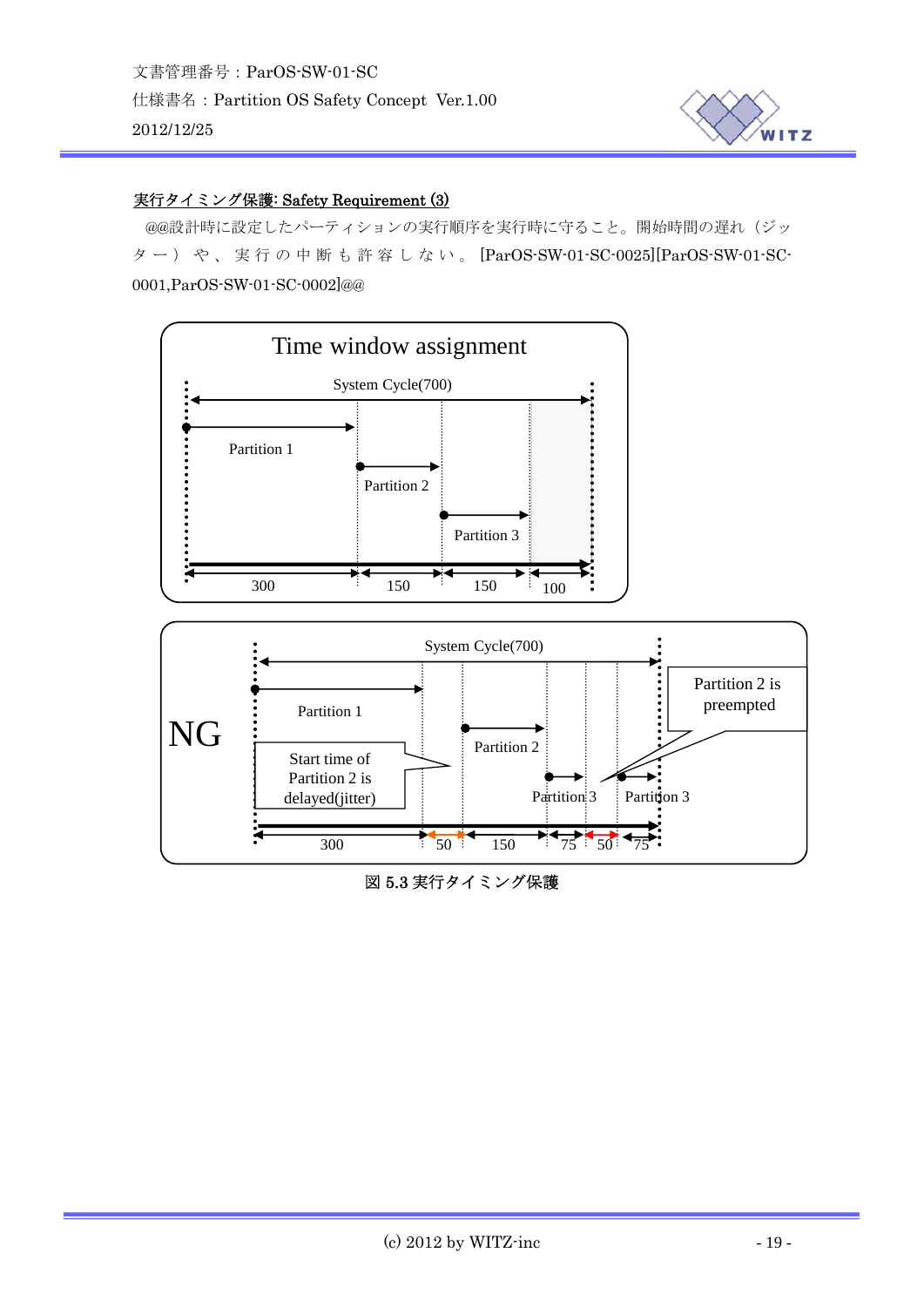

## <span id="page-19-0"></span>5.2.2 メモリパーティショニング

#### メモリ保護: Safety Requirement (4)

@@設計時に各パーティションにメモリ領域を割り当て、実行時に割り当てたメモリ領域に対 する他のパーティションからの書き込みを禁止すること。[ParOS-SW-01-SC-0021][ParOS-SW-01-SC-0001,ParOS-SW-01-SC-0002]@@



図 5.4 メモリ保護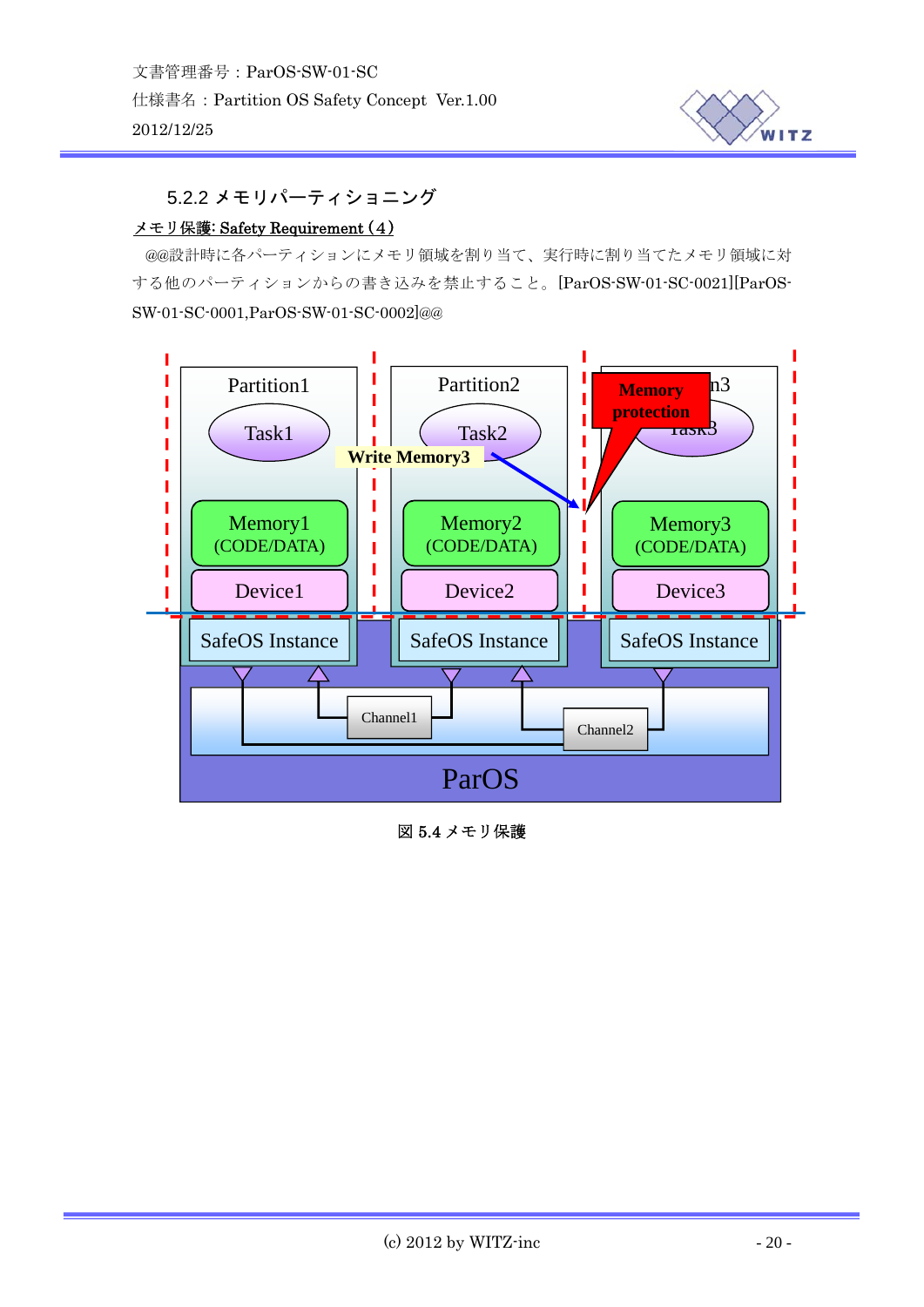

# <span id="page-20-0"></span>5.2.3 システム(OS)パーティショニング

#### サービス保護: Safety Requirement (5)

@@あるパーティションから他のパーティションに影響を与えるシステムコールの発行や、 OS を破壊するシステムコールの発行を禁止すること。[ParOS-SW-01-SC-0020][ParOS-SW-01-SC-0001,ParOS-SW-01-SC-0002]@@



図 5.5 サービス保護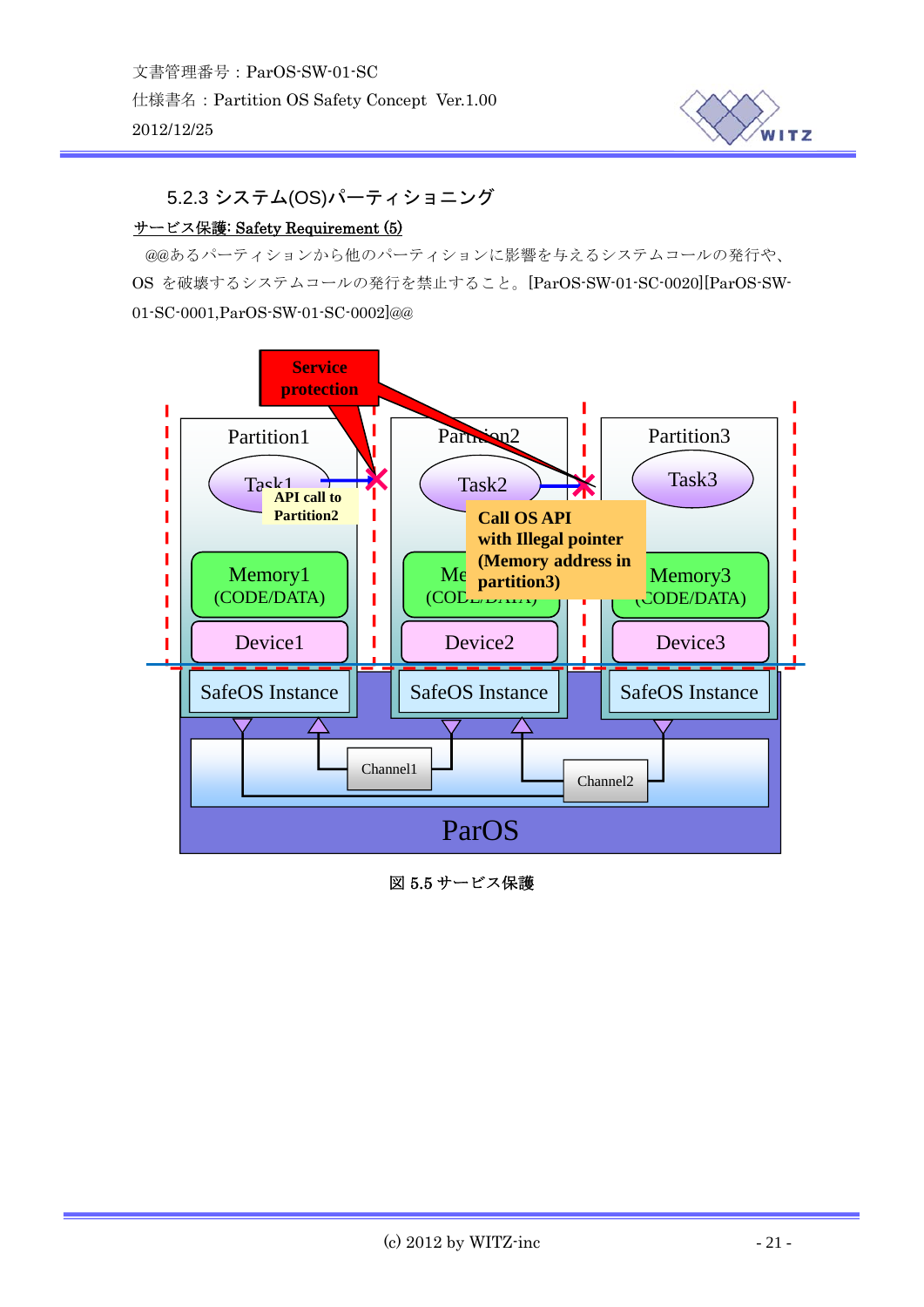

#### システム(OS)状態保護: Safety Requirement (6)

@@パーティション間のシステム(OS)状態が独立であること。パーティション切替時に、切替 元パーティションのシステム状態を保存して、切替先パーティションのシステム状態を HW に 反映する。[ParOS-SW-01-SC-0023][ParOS-SW-01-SC-0001,ParOS-SW-01-SC-0002]@@

例えば、あるパーティションが OS の状態をディスパッチ禁止状態としたとしても、他のパ ーティションはその影響をうけない。



図 5.6 システム(OS)状態保護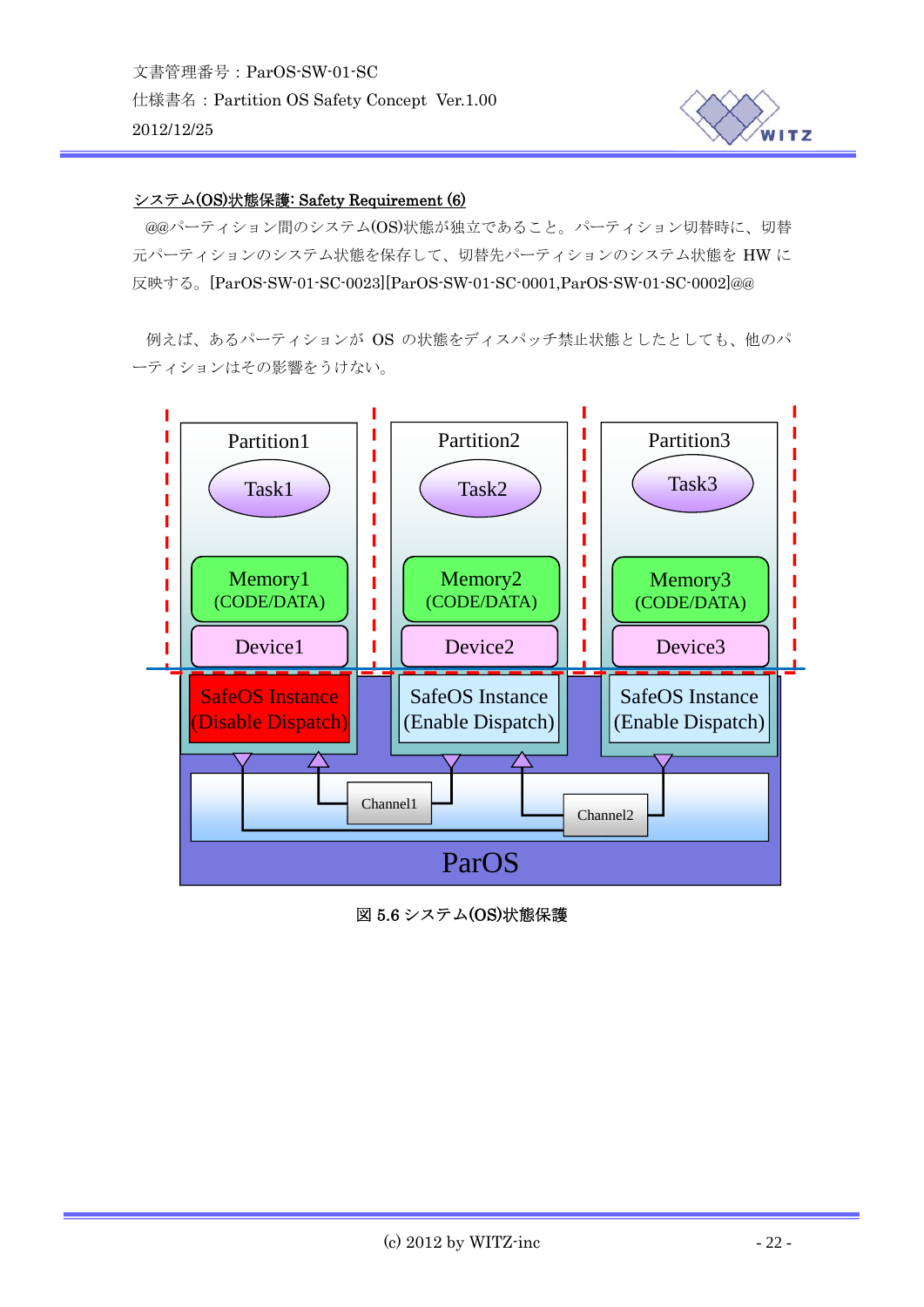

# <span id="page-22-0"></span>5.3 アプリケーションレベル

パーティションレベルと関連して、アプリケーションが要求する性質や OS の機能をアプリ ケーションレベルとして定める。アプリケーションレベル毎に使用可能なパーティションレベ ルが異なる。

| $\sim$ 0.4997 / / /<br>V HV V TEALON NJI VE NO VOLVILE ALON NJI VE NO VOLVINSS |                 |                 |           |           |  |  |
|--------------------------------------------------------------------------------|-----------------|-----------------|-----------|-----------|--|--|
|                                                                                | APPReqLv0       | APPReqLv1       | APPReqLv2 | APPReqLv3 |  |  |
| <b>Priority Base Scheduling</b>                                                |                 |                 |           |           |  |  |
| タスクと割込みハンドラ                                                                    |                 |                 |           |           |  |  |
| スレーブデバイス使用                                                                     |                 |                 |           |           |  |  |
| リアルタイム性                                                                        |                 |                 |           |           |  |  |
| 高速割込み応答                                                                        |                 |                 |           |           |  |  |
| デバイス共有                                                                         |                 |                 |           |           |  |  |
| マスタデバイス使用                                                                      |                 |                 |           |           |  |  |
| 適用可能な                                                                          | $ParLv2 \sim 4$ | $ParLv3 \sim 4$ | ParLv3    | ParLv3    |  |  |
| パーティションレベル                                                                     |                 |                 |           |           |  |  |

表 5.2@@アプリケーションレベル[ParOS-SW-01-SC-0026][ParOS-SW-01-SC-0019]@@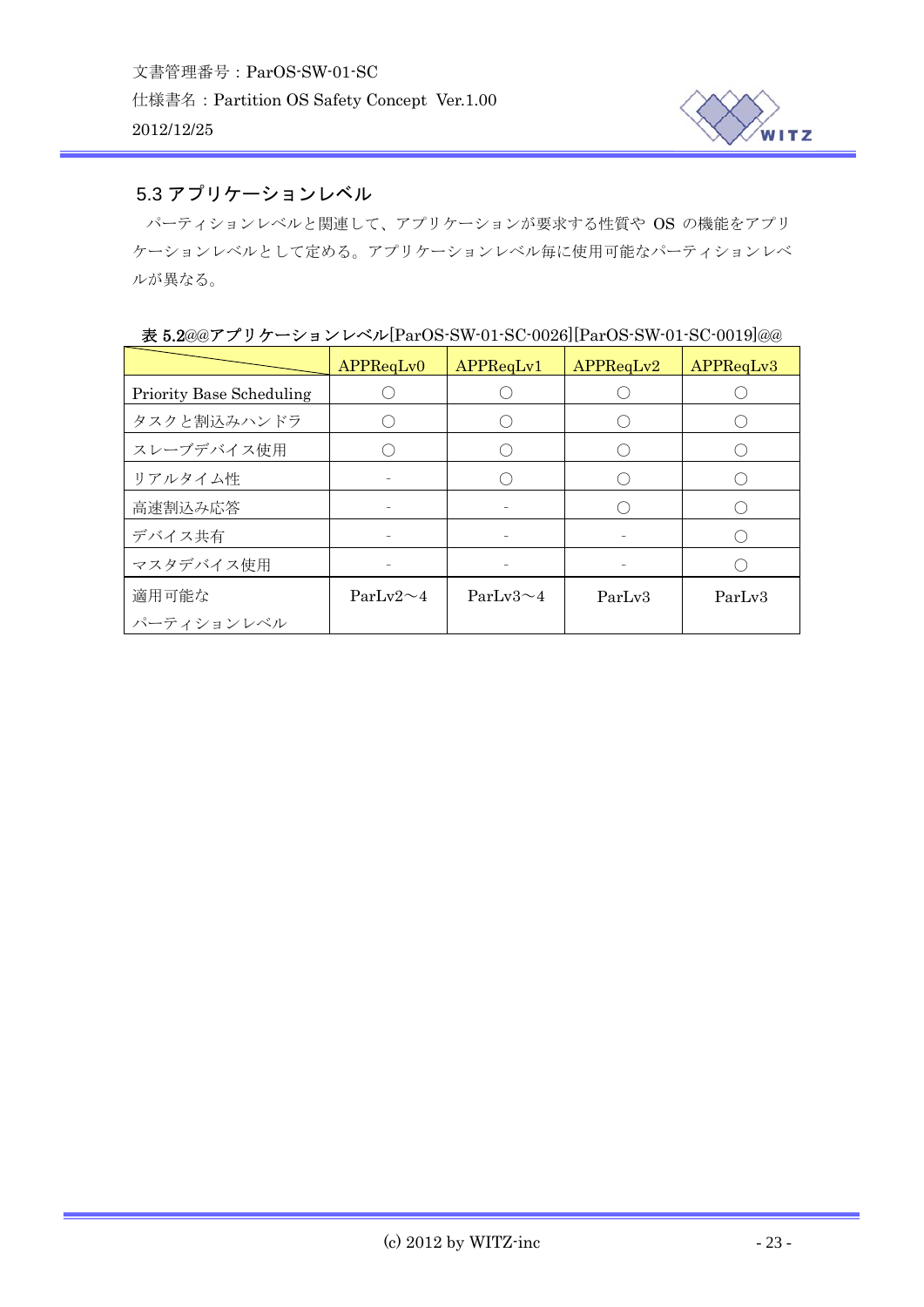

## <span id="page-23-0"></span>5.4 パーティショニング機能

【SG1】及び【SG2】を満たすため、Executive は以下のパーティショニング機能を要する。 以下の表では安全維持機構と実現するパーティショニングとの関係も示す。

#### 表 5.3@@パーティショニング機能と実現するパーティショニング[ParOS-SW-01-SC-

0027][ParOS-SW-01-SC-0020,ParOS-SW-01-SC-0021,ParOS-SW-01-SC-0022,ParOS-

| 安全維持機能                         | 実現するパーティショニング |
|--------------------------------|---------------|
| サービス保護機能【EXECTIVE:SIR-1】       | サービス保護        |
| メモリ保護機能【EXECTIVE:SIR-2】        | メモリ保護         |
| 周期実行ポリシー【EXECTIVE:SR-1】        | CPU 利用率保護     |
| (パーティションスケジューラ)                | 実行順序保護        |
|                                | 実行タイミング保護     |
| システム(OS)情報保護機能【EXECTIVE:SIR-3】 | システム(OS)状態保護  |

SW-01-SC-0023,ParOS-SW-01-SC-0024,ParOS-SW-01-SC-0025]@@

#### サービス保護機能

@@"サービス保護"を実現する機能。あるパーティションから他のパーティションのオブジェ クトに対するシステムコールの発行を禁止する。

アプリケーションからの API 呼び出し時にパラメータチェックを行う。[ParOS-SW-01-SC-0028][ParOS-SW-01-SC-0027]@@

#### メモリ保護機能

@@"メモリ保護"を実現する機能。設計時に各パーティションにメモリ領域を割り当てる。割 り当てたメモリに関して、他のパーティションからの書き込みを禁止する。具体的にはプロセ ッサの持つ MPU ないし MMU を制御して保護を実現する。[ParOS-SW-01-SC-0029][ParOS-SW-01-SC-0027]@@

#### 周期実行ポリシー(パーティションスケジューラ)

@@"CPU 利用率保護","実行順序保護","実行タイミング保護"を実現する機能。システム周期 を定め、各パーティションにシステム周期内を複数のタイムウィンドウに分割し、そのタイム ウィンドウをパーティションに割り付ける。OS はこのタイムウィンドウの設定と割り付けに 従って各パーティションを実行する。

パーティションを確実に切り替えるため、各パーティションから操作を禁止され、割り込み 優先度が最高のタイマを用いて、パーティションの切り替えタイミングを生成する。[ParOS-SW-01-SC-0030][ParOS-SW-01-SC-0027]@@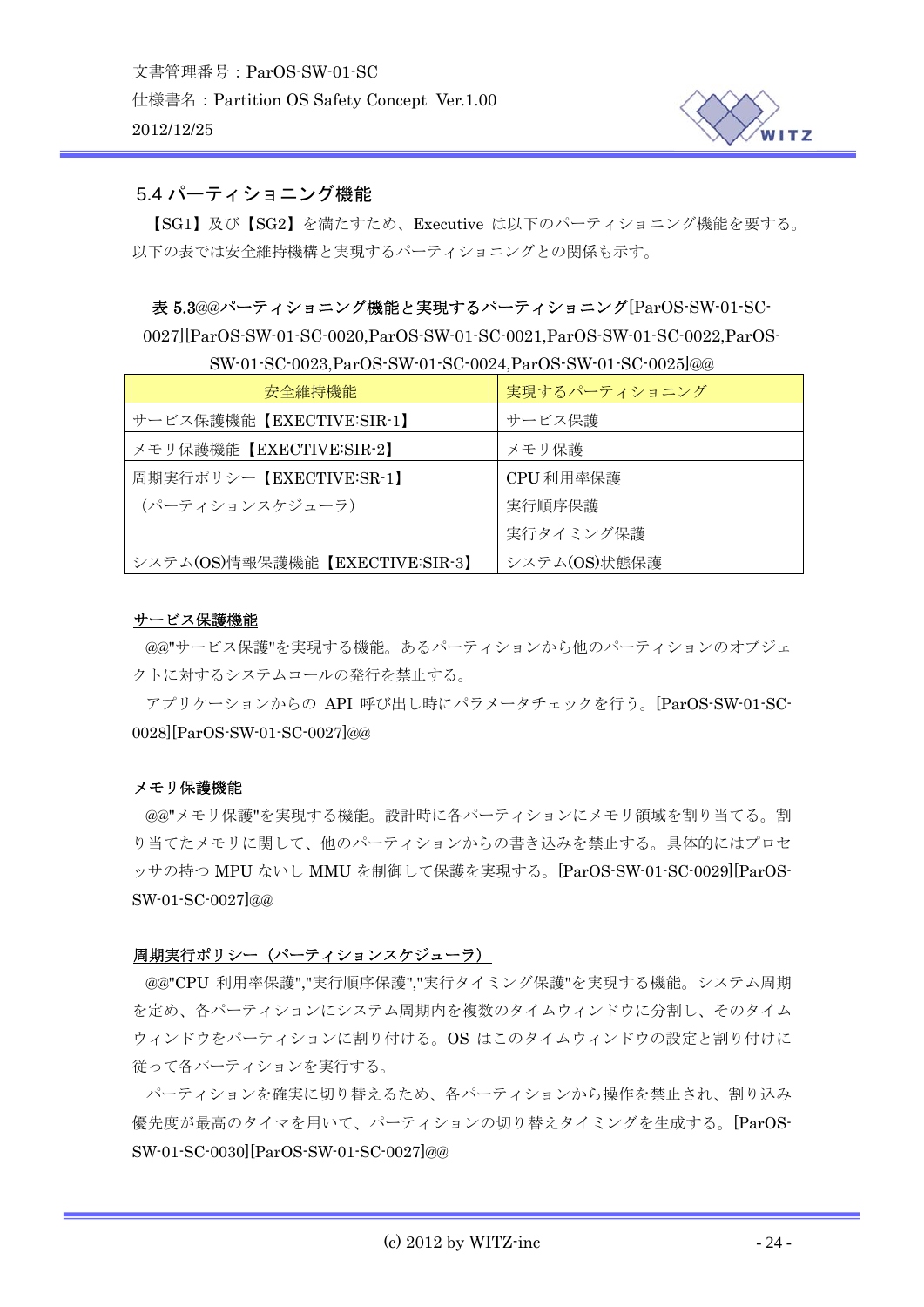



## 図 5.7 周期実行ポリシー

## システム(OS)情報保護機能

@@"システム(OS)情報保護"を実現する機能。パーティション毎に独立したシステム(OS)状態 を提供する。周期実行ポリシー(パーティションスケジューラ)の指示によりパーティション を切り替えた時、OS 状態や割込みコントローラの設定を切替先のパーティションの情報に切 り替える。 [ParOS-SW-01-SC-0031][ParOS-SW-01-SC-0027]@@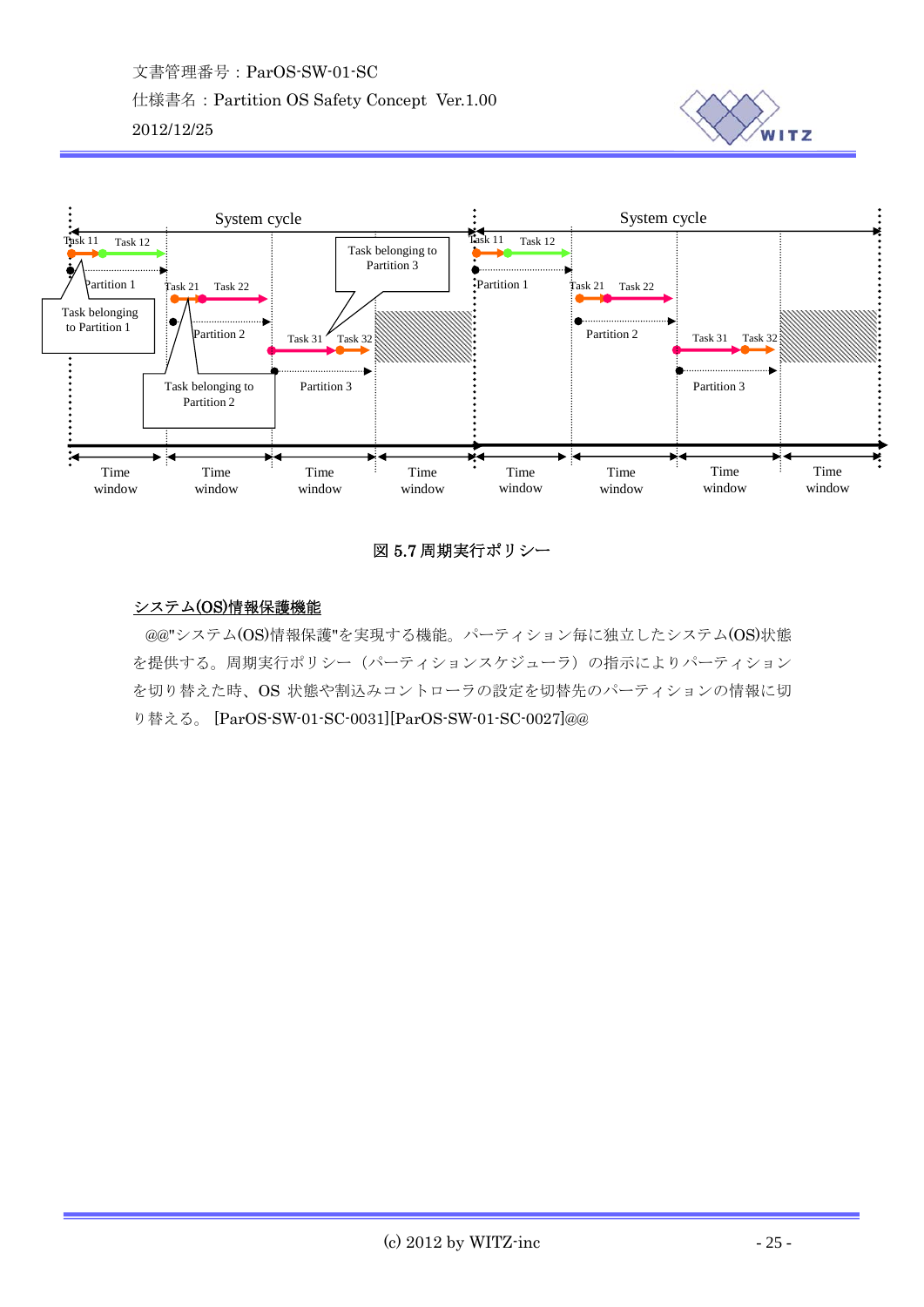

# <span id="page-25-0"></span>5.5 コンフォーマンスクラス

【SG3】を満たすために、ParOS では、3 種類のコンフォーマンスクラスを定める。

- BCC(Basic Conformance Class)
- BCC+(Basic Conformance Class Plus)
- ECC(Extended Conformance Class)
- DCC(Development Conformance Class)

それぞれのコンフォーマンスクラスがサポートする機能は次の通りである。 ParOS の実装はいずれかのコンフォーマンスクラスに従う。

# 表 5.4@@コンフォーマンスクラス[ParOS-SW-01-SC-0032][ParOS-SW-01-SC-

|                 |                  | BCC        | $BCC+$          | ECC        | DCC        |
|-----------------|------------------|------------|-----------------|------------|------------|
|                 | パーティ   サービス保護機能  | $\bigcirc$ | $\bigcirc$      | $\bigcirc$ | $\bigcirc$ |
|                 | ショニン メモリ保護機能     | $\bigcirc$ | $\bigcirc$      | $\bigcirc$ | $\bigcirc$ |
| グ機能             | システム (OS) 情報保護機能 | $\bigcirc$ | $\bigcirc$      | $\bigcirc$ | $\bigcirc$ |
|                 | SafeOS 互換安全維持機能  | $\bigcirc$ | $\bigcirc$      | $\bigcirc$ | $\bigcirc$ |
|                 | 周期実行ポリシー         | $\bigcirc$ | $\bigcirc$      | $\bigcirc$ | $\bigcirc$ |
|                 | SafeOS 互換機能      | $\bigcirc$ | $\bigcirc$      | $\bigcirc$ | $\bigcirc$ |
| 一般機能            | アプリケーション割込み      | $\bigcirc$ | $\bigcirc$      | $\bigcirc$ | $\bigcirc$ |
|                 | タイムウィンドウハンドラ     | $\bigcirc$ | ∩               | $\bigcap$  | $\bigcirc$ |
|                 | アトミックハンドラ        | $\bigcirc$ | ∩               | $\bigcirc$ | $\bigcirc$ |
|                 | パーティション例外ハンドラ    | $\bigcirc$ | ∩               | $\bigcirc$ | $\bigcirc$ |
|                 | システム例外ハンドラ       | ∩          | ∩               | $\bigcap$  | $\bigcirc$ |
|                 | パーティション間通信       | $\bigcap$  | ◯               | $\bigcirc$ | $\bigcirc$ |
|                 | アイドル属性           |            |                 | $\bigcirc$ | O          |
|                 | スケジューリングモード変更    |            |                 | $\bigcap$  | O          |
|                 | システム割込み          |            | $\star$         | $\bigcap$  | $\bigcirc$ |
|                 | システムタスク          |            |                 |            | O          |
|                 | システムタイムイベントハンドラ  |            |                 |            | $\bigcirc$ |
| Partition Level |                  | ParLv4     | ParLv3   ParLv3 |            |            |

0028,ParOS-SW-01-SC-0029,ParOS-SW-01-SC-0030,ParOS-SW-01-SC-0031]@@

\*機能制限付きシステム割り込み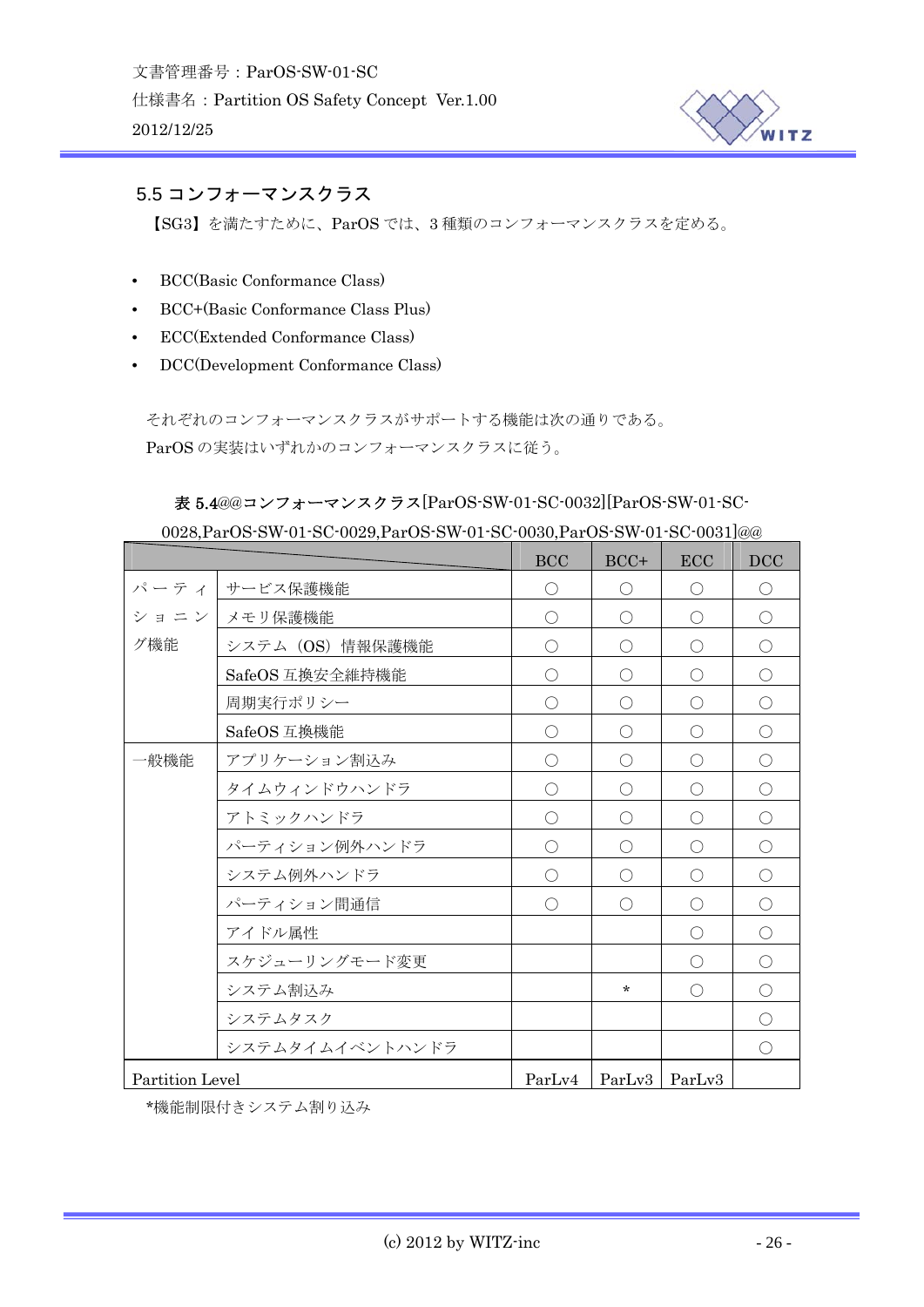BCC は最もパーティションの強度が高く、パーティショニングレベル 4 を満たす。

ECC は BCC に安全機能が幾つか追加されている。高速な割込みを実現する"システム割込み "をサポートすることにより、【実行タイミング保護】を実現出来なくなり、パーティションレ ベルは 3 となる。

DCC はパーティショニングが適用されないシステムパーティションをサポートするため、既 存システムの ParOS を用いたパーティショニング環境への移行を容易にするため、開発時に 用いることを想定している。

BCC+は BCC をベースとしたコンフォーマンスクラスである。BCC+は BCC でサポートと している全ての機能に加えて、BCC に機能制限付きシステム割込みをサポートしている。

BCC+は ECC と同じパーティションレベル 3 であるが、ECC と比較して、機能が少ないた め、実装が容易であり、ほぼ BCC と同様の実装となる。

BCC+を導入した理由は次の通りである。ECC は多くの機能をサポートするため、実装が複 雑化して、オーバヘッドが大きい。BCC では、システム割込みが使えず、組込みシステムの高 リアルタイム性を実現することが困難であるため定めた。

BCC+は割り込みの高速な応答を機能制限付きシステム割込みで実現すると共に、機能を制 限することで、実装の簡素化と低オーバヘッドを実現している。

安全機能に対する要求に関しては、ParOS Software Safety Requirement Specification を参 照のこと。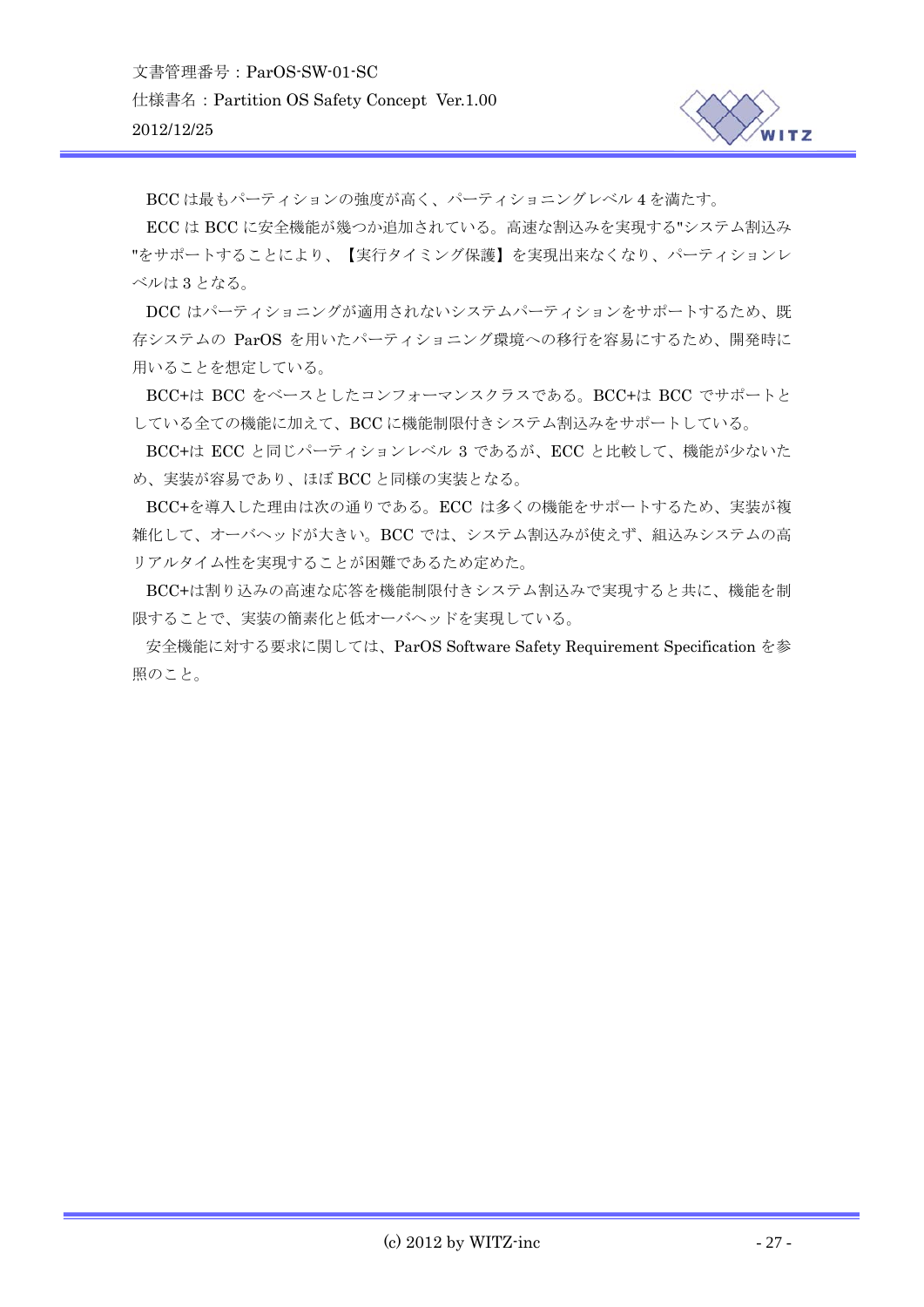

## <span id="page-27-0"></span>5.6 オペレーションモード

## 5.6.1 ParOSの状態と状態遷移

ParOS は 5 個の状態を持つ。各状態とその状態遷移は次の通りである。

- @@未定義状態[ParOS-SW-01-SC-0056][]@@
	- 電源投入時/リセット割込みルーチン実行時に遷移
- @@システム初期化中状態[ParOS-SW-01-SC-0057][]@@
	- 初期化処理を実行。
- @@システム通常状態[ParOS-SW-01-SC-0058][]@@
	- パーティションを実行
- @@システム終了処理中状態[ParOS-SW-01-SC-0059][]@@
	- 終了処理を実行。
- @@システム停止状態[ParOS-SW-01-SC-0060][]@@
	- システム終了処理終了後に遷移。実行を停止



図 5.8 @@ParOS の状態遷移[ParOS-SW-01-SC-0069][ParOS-SW-01-SC-0056,ParOS-SW-01-SC-0057,ParOS-SW-01-SC-0058,ParOS-SW-01-SC-0059,ParOS-SW-01-SC-0060]@@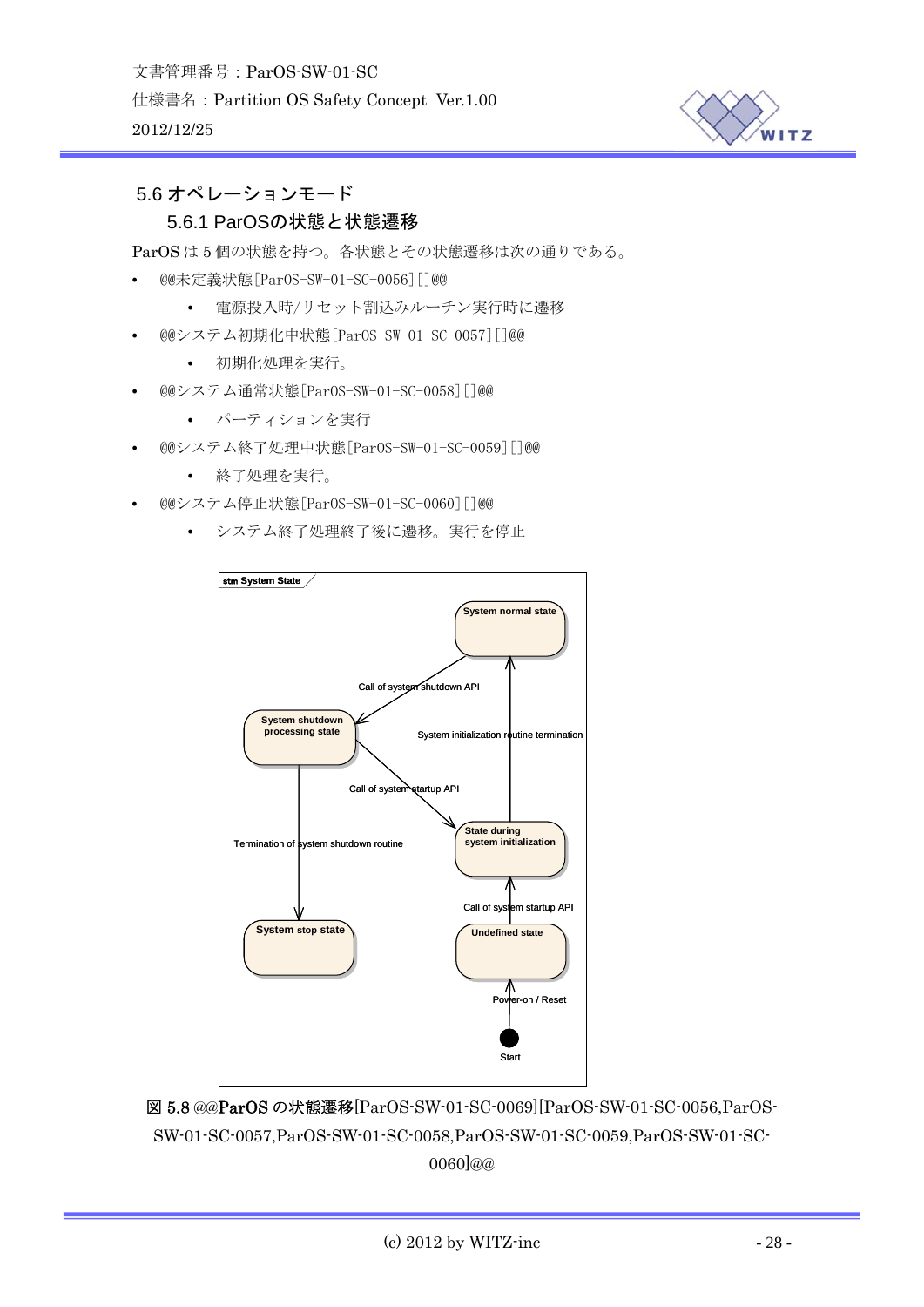

## <span id="page-28-0"></span>5.6.2 パーティションの状態と状態遷移

各パーティションは 7 個の状態を持つ。パーティションの各状態とその状態遷移は次の通りで ある。

- ・ @@通常状態[ParOS-SW-01-SC-0061][]@@
	- ¾ パーティションに属するアプリケーション割込みが有効に。
	- ¾ パーティションに属するタイムウィンドウハンドラが有効に。
	- ¾ @@実行状態(TPS\_NORMAL) [ParOS-SW-01-SC-0062][ParOS-SW-01-SC-0061]@@
		- 割り当てられたタイムウィンドウが実行され、かつ実行するべき処理単位が存在 し実行されている状態。
	- ¾ @@休止状態(TPS\_IDLE)[ParOS-SW-01-SC-0063][ParOS-SW-01-SC-0061]@@
		- 割り当てられたタイムウィンドウが実行され、かつ実行するべき処理単位が存在 しない状態。
	- ¾ @@ 実行可能状態 (TPS\_RUNNABLE) [ParOS-SW-01-SC-0064][ParOS-SW-01-SC-0061]@@
		- システム周期内に未実行の割り当てられたタイムウィンドウが存在する状態。
	- ¾ @@満了状態(TPS\_EXPIRE)[ParOS-SW-01-SC-0065][ParOS-SW-01-SC-0061]@@
		- システム周期内の割り当てられたタイムウィンドウが全て実行された状態。もし くはシステム周期内に割り当てられたタイムウィンドウが存在しない場合。
- ・ @@初期化中状態(TPS\_INIT)[ParOS-SW-01-SC-0066][]@@
	- ▶ パーティションの初期化を実行している状態。
	- ▶ パーティションに属する割込みが無効に。
	- ▶ パーティションに属するタイムイベントハンドラが無効に。
- ・ @@終了処理中状態(TPS\_TER)[ParOS-SW-01-SC-0067][]@@
	- ▶ パーティションの終了処理を実行している状態。
	- ¾ パーティションに属する割込みが無効に。
	- ▶ パーティションに属するタイムイベントハンドラが無効に。
- ・ @@停止状態(TPS\_STOP)[ParOS-SW-01-SC-0068][]@@
	- ▶ パーティションを終了した状態。
	- ▶ パーティションに属する割込みが無効に。
	- ▶ パーティションに属するタイムイベントハンドラが無効に。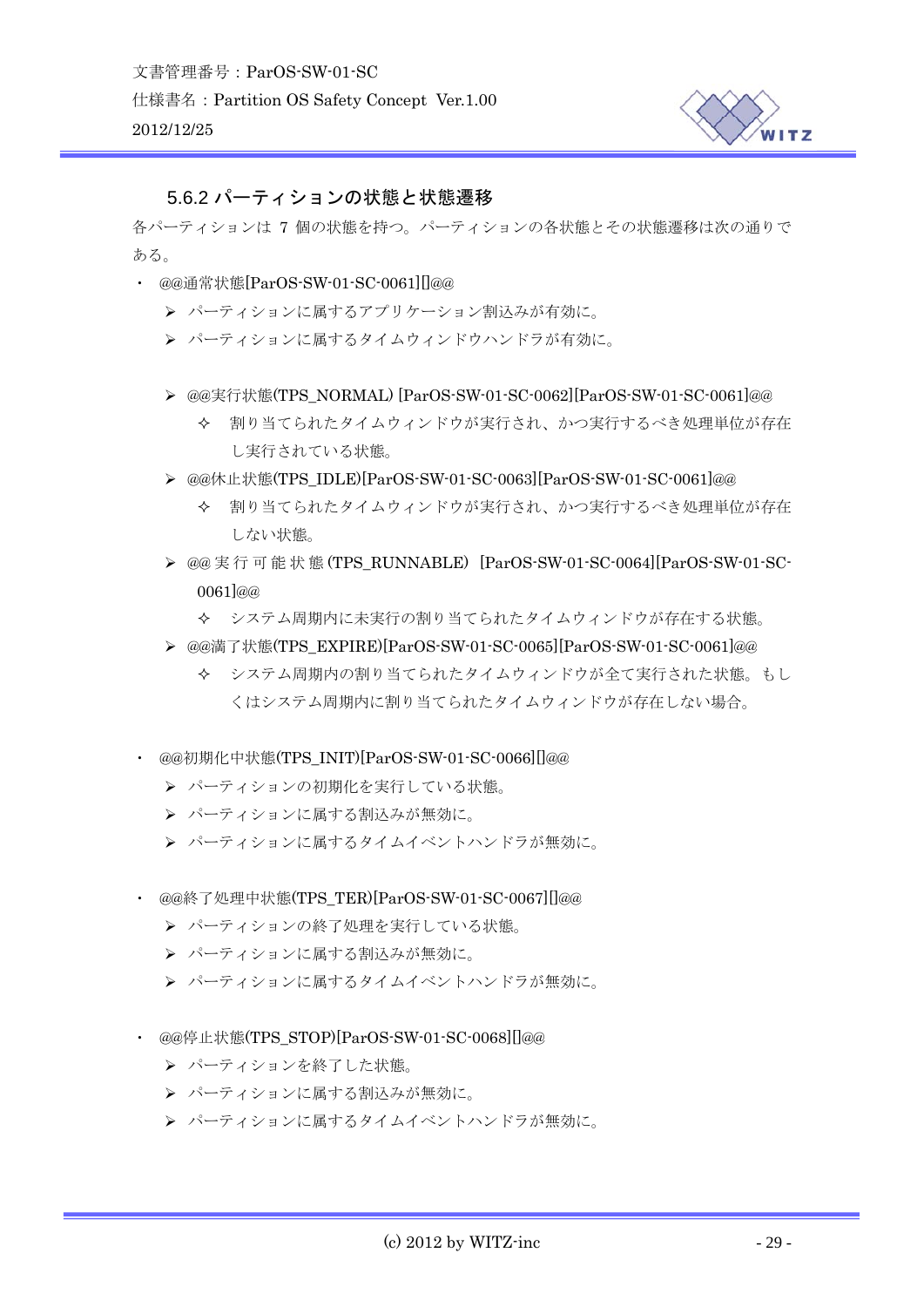文書管理番号:ParOS-SW-01-SC 仕様書名:Partition OS Safety Concept Ver.1.00 2012/12/25





図 5.9 @@パーティションの状態遷移[ParOS-SW-01-SC-0070][ParOS-SW-01-SC-0061,ParOS-SW-01-SC-0062,ParOS-SW-01-SC-0063,ParOS-SW-01-SC-0064,ParOS-SW-01-SC-0065,ParOS-SW-01-SC-0066,ParOS-SW-01-SC-0067,ParOS-SW-01-SC-0068]@@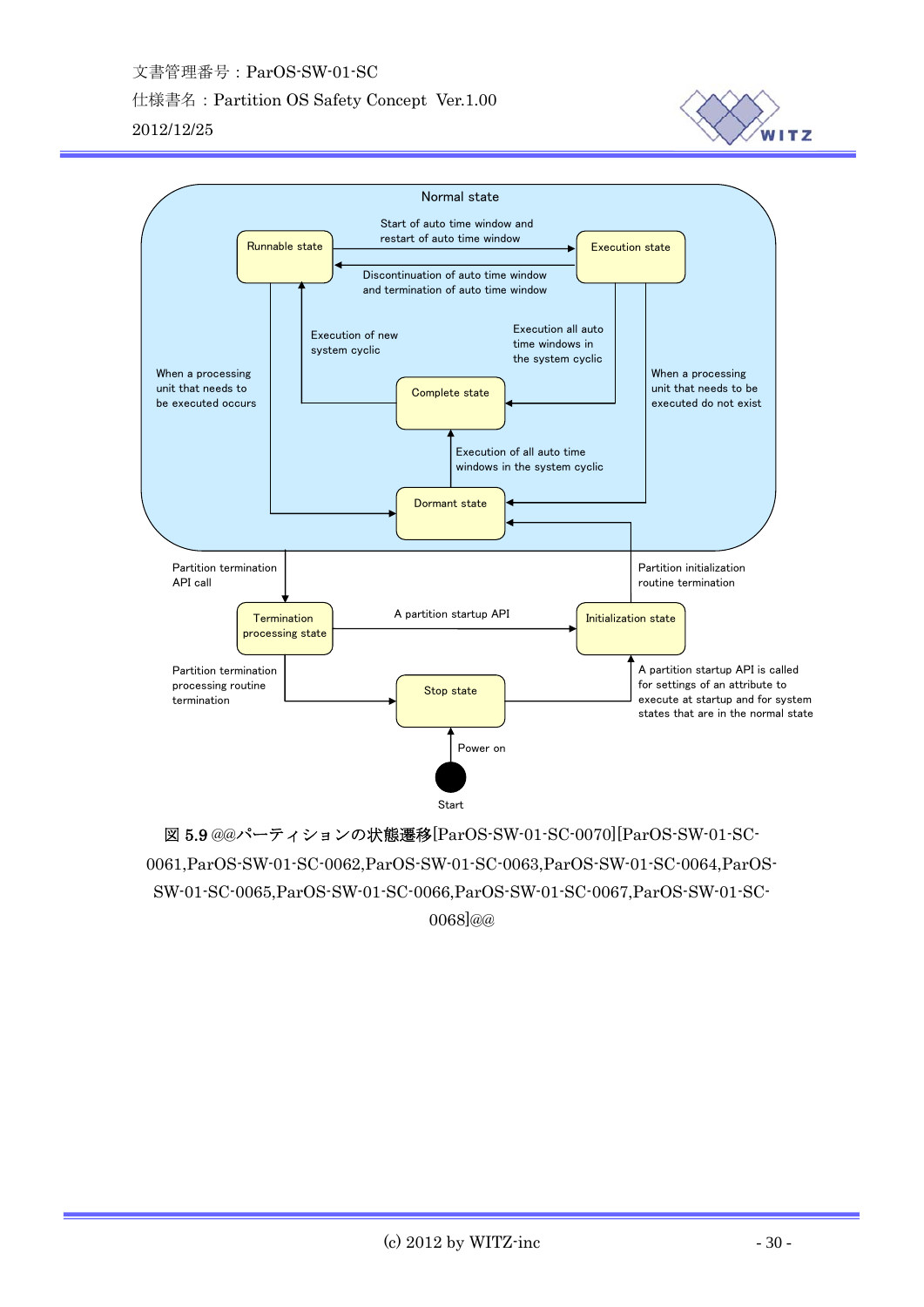

## <span id="page-30-0"></span>5.7 ParOS機能の依存関係

ParOS の機能は、次の示す依存関係がある。

- (1) Cycle Execute Policy  $\&$  Service, System state, Memory protection 間
	- @@アクティブなパーティションが変更された場合、Cycle Execute Policy は、Service, System state, Memory protectionを呼び出す。[ParOS-SW-01-SC-0071][]@@
- (2) System State Protection と INTC 間
	- @@System State Protection は INTC を制御する。[ParOS-SW-01-SC-0072][]@@
- (3) Between Memory Protection と MPU 間
	- @@Memory Protection は、MPU を制御する。[ParOS-SW-01-SC-0073][]@@
- (4) Timer  $\geq$  Cycle Execute Policy 間
	- @@Timer は割込みを発生させ、Cycle Execute Policy を呼び出す。[ParOS-SW-01- SC-0074][]@@
- (5) Idle Attribute と Cycle Execute Policy 間
	- @@実行中のパーティションがアイドルになった場合、Idle Attribute は、 Cycle Execute Policy を呼び出し、パーティションを切り替える。[ParOS-SW-01-SC-0075][]@@
- (6) System Interrupt と Timer 間
	- @@System Interrupt が実行されると、タイマー割込みを禁止する。[ParOS-SW-01- SC-0076][]@@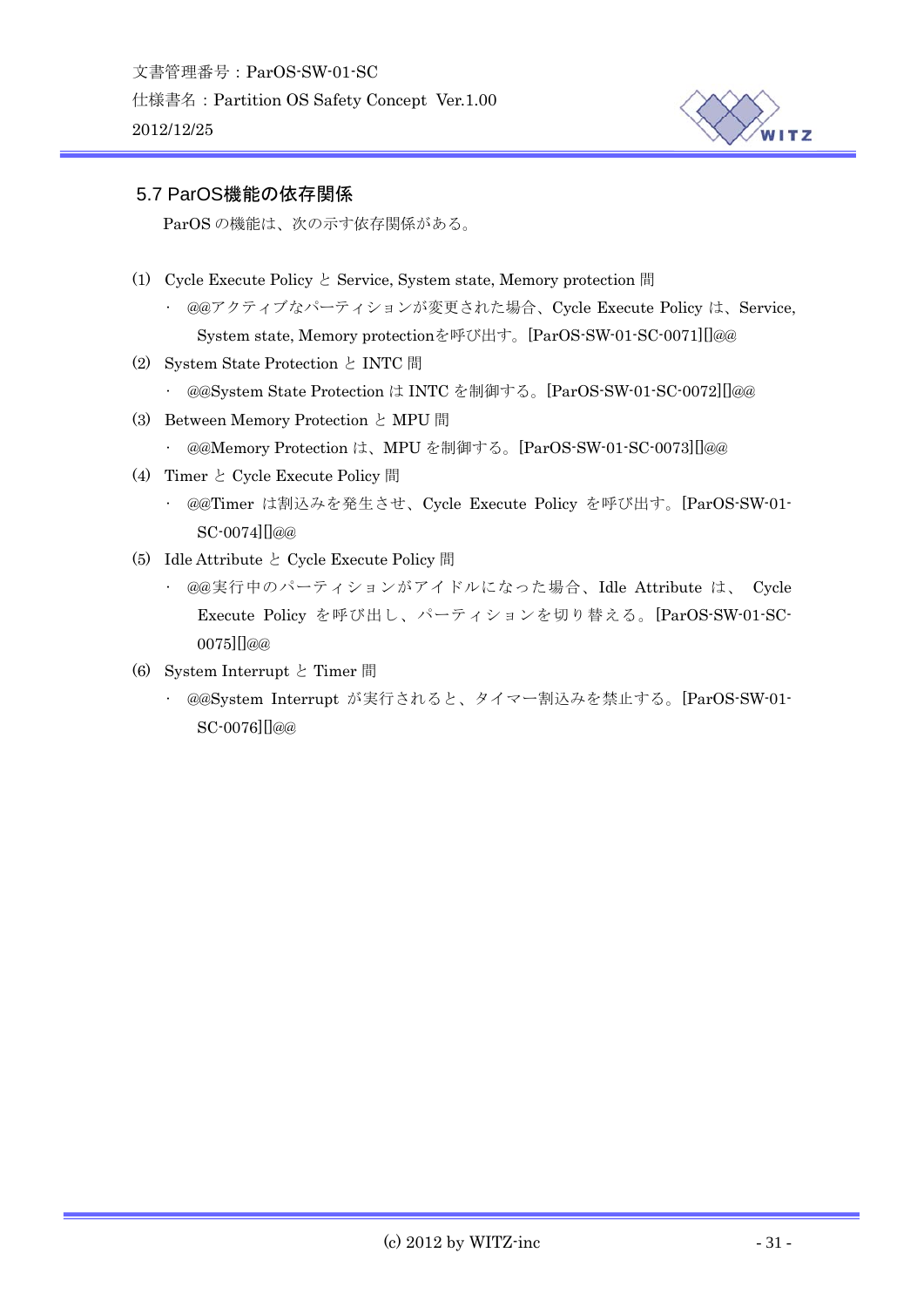



図 5.10ParOS 機能構成図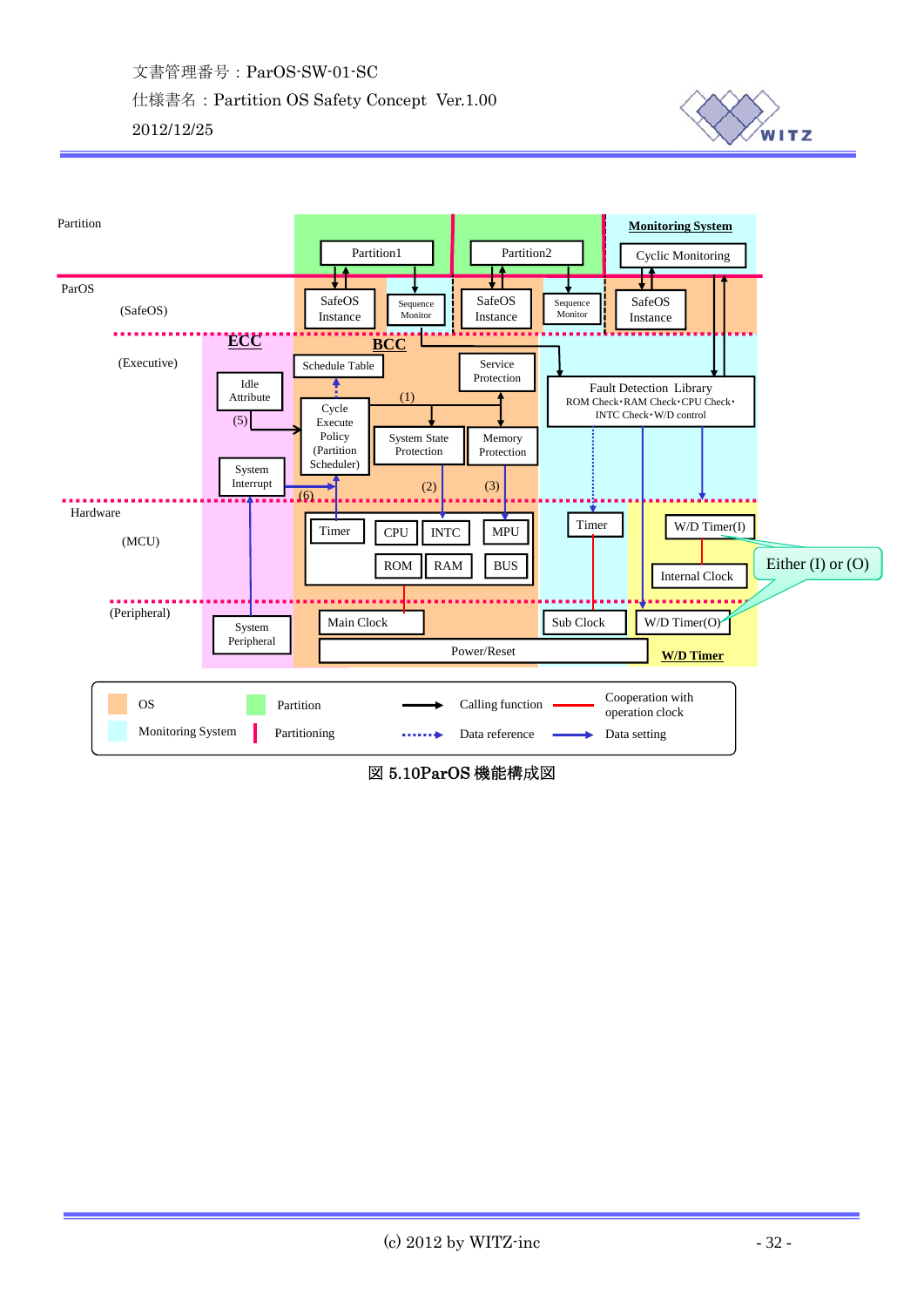

## <span id="page-32-0"></span>5.8 Safety Goalを脅かす可能性があるParOSの機能

以下の ParOS の機能は ParOS のパーティショニングに影響を与える可能性があるため、 使用時には、

- (1) ソフトウェア例外API
	- システム例外ハンドラを実行する。システム例外ハンドラは、全ての処理単位よ り優先して実行される。
	- システムインテグレータは、"システム例外ハンドラチェックフック" を用いて、 ソフトウェア例外APIの不正な呼び出しを防ぐこと。
- (2) パーティションのアイドル属性 [ECC]
	- アイドル属性が付加されたパーティションは、"CPU利用率"、"実行順序","実行タ イミング"が変化する。
- (3) システム割込み [ECC]
	- システム割込みが実行されると、その時点で実行中のパーティションの"実行タイ ミング"が変化する。
	- システム割込みハンドラのオーバーランや、システム割込みの規定値以上の発生 は、"CPU利用率","実行順序","実行タイミング"を変化させる。
	- システム割込みの時間保護を使用すること。
- (4) スケジューリングモード変更 [ECC]
	- スケジューリングモードを変更すると、"CPU利用率","実行順序","実行タイミン グ"が変化する。
	- システムインテグレータは、"スケジューリングモード変更フック"を用いて、スケ ジューリングモード変更APIの不正な呼び出しをチェックする必要がある。

## 5.9 一部機能に対する対策の必要性

ParOS の一部の機能は、使用方法を間違えると、SG1/SG2 を満たせなくなる可能性がある。 これらの機能に対しては、対応する ParOS の対策機能を用いて対策を実施する必要がある。 対策は、システム上で最も高い安全度水準で開発する必要がある。詳細については[4]Safe OS Software Safety Requirement Specification や [6]Safe OS Safety Manual を参照のこと。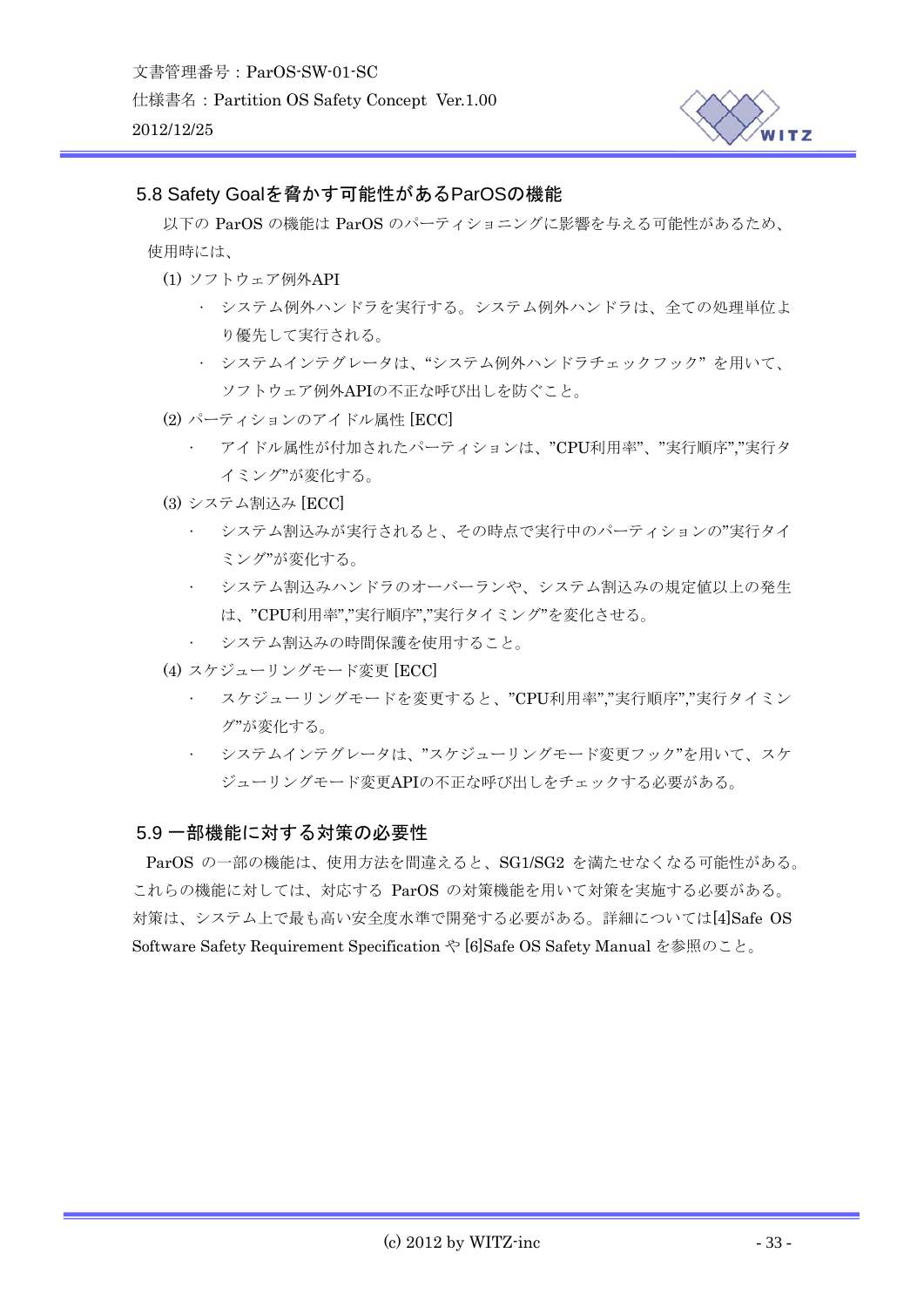

#### <span id="page-33-0"></span>6 故障検出: SafeOS互換安全維持機能

【SG3】を満たすため、ParOS は、SafeOS 互換の安全維持機能を持つ。 ParOS とアプリケーションの故障検出のためのシステム構成を以下に示す。 ParOS では以下の 2 種類の故障検出が必要となる。

#### 6.1 パーティション内故障検出 : Safety Requirement(7)

パーティション内(アプリケーション)の故障検出機能。この機能は SafeOS の故障検出 機能と互換の機能である。

#### 6.1.1 システマティック故障検出

@@パーティションとして動作するアプリケーションや ParOS のシステマティック故障を検 出するため、実行シーケンスモニタを持つ。[ParOS-SW-01-SC-0034][]@@@@実行シーケンス モニタ機能は、パーティション毎に管理される。[ParOS-SW-01-SC-0035][]@@アプリケーショ ンは、実行シーケンスモニタを呼び出すことにより、システマティック故障検出を行う。

@@実行シーケンスモニタ機能が用いるタイマや W/D タイマは Executive が単一のタイマハ ードウェアと W/D タイマハードウェアをパーティション毎に多重化する。[ParOS-SW-01-SC-0036][]@@

#### 6.1.2 ハードウェア故障検出

システム上でハードウェアの故障検出を行うための、周期監視アプリケーションを用意する。 故障検出ライブラリは各種のハードウェアのチェック機能を持つ。

周期監視アプリケーションはタスクで構成され、故障検出ライブラリの機能を呼び出し、ラ ンダムハードウェア故障検出を行う。異常を検出した場合は、全て周辺検出アプリケーション へ通知される。どのタイミングでどのような故障検出を実施するかはユーザ依存とする。W/D 制御に関しては各故障検出結果を基に周期的に実行する。

周期監視アプリケーションへのタイムウィンドウ割り当てや実行頻度はユーザー依存とする。 MCU 層の W/D タイマは内蔵 W/D、周辺回路層の W/D タイマは外部 W/D を示す。どちら か一方の W/D をユーザーが指定する。

@@システムタイマ、故障検出ライブラリが使用するタイマは独立したタイマである。 [ParOS-SW-01-SC-0037][]@@@@システムタイマはタスクの周期起動やカーネルの時間管理に 使用する。[ParOS-SW-01-SC-0038][]@@@@故障検出ライブラリのタイマは実行シーケンスモ ニタや W/D 制御での時間監視に使用する。[ParOS-SW-01-SC-0039][]@@

上記安全目標およびコンセプトを実現するために必要なハードウェアの条件を「ハードウェ ア要件」にて規定する。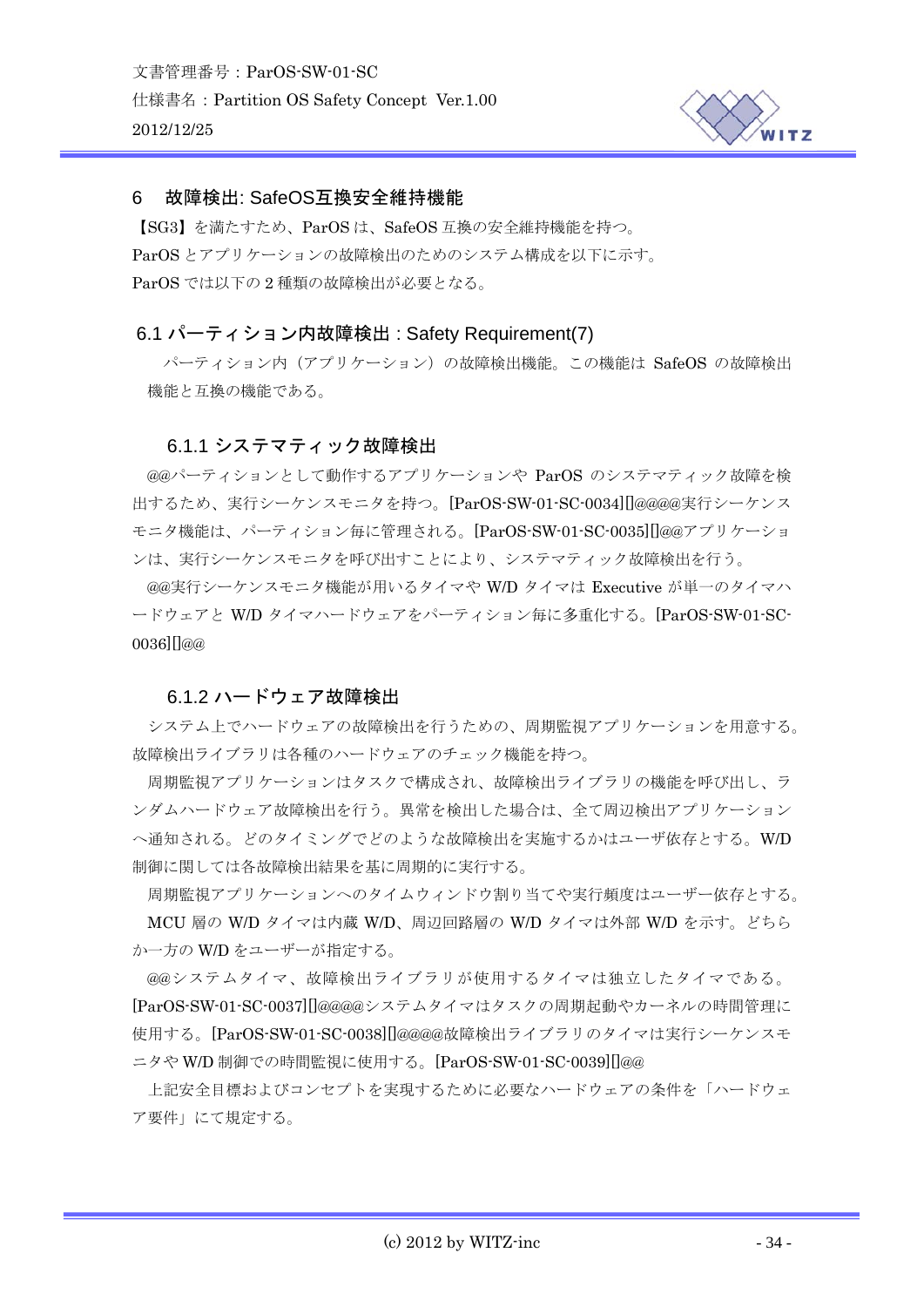

故障検出ライブラリの詳細や、本構成で安全を保障できることは、関連文書[3,4,5,6]を参照 のこと。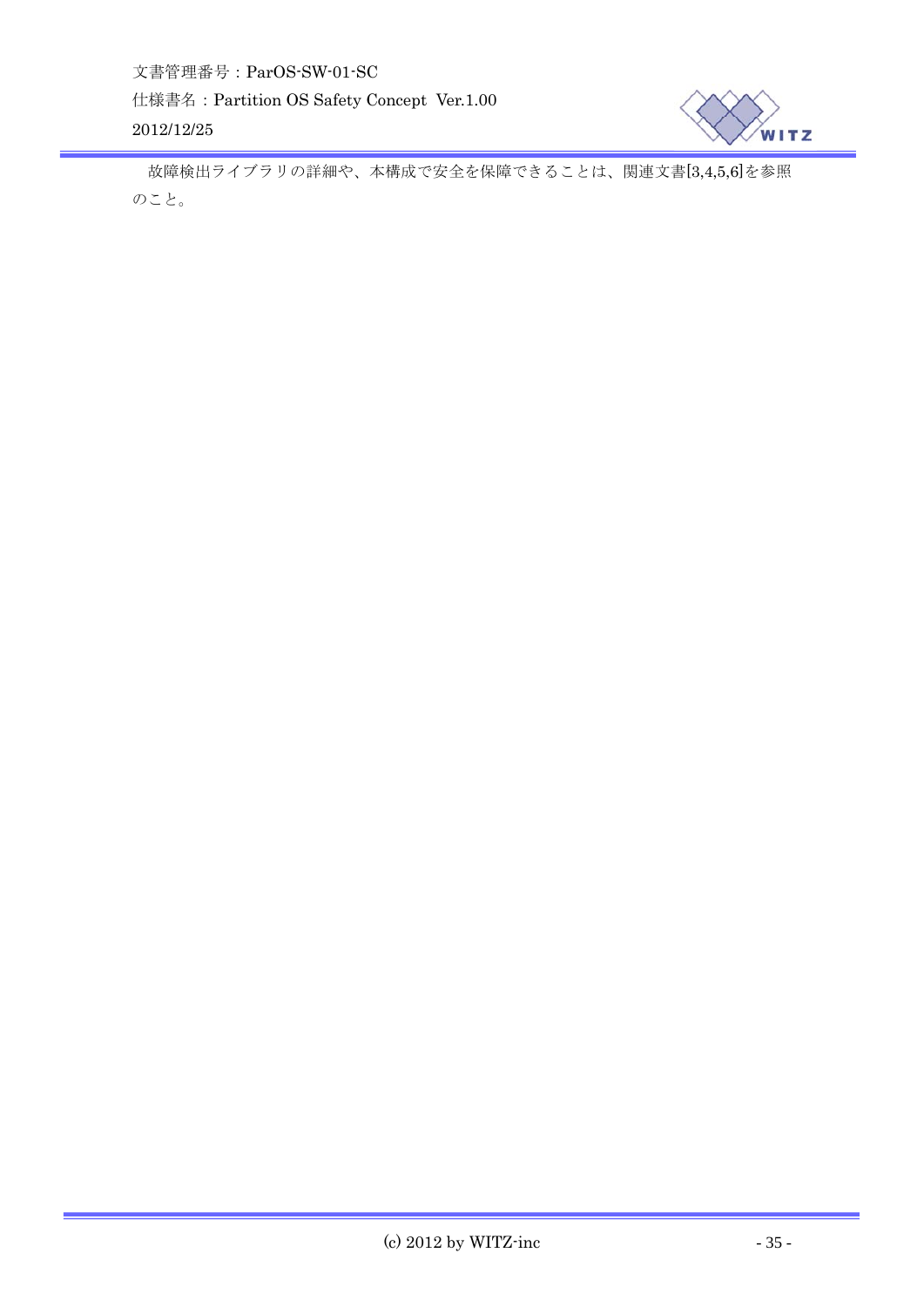

## <span id="page-35-0"></span>7 パーティション間通信(COM)

本章では、パーティション間通信(COM)の機能要求とパーティション間通信フォールト検出 と通知について述べる。

## 7.1 機能要求

- ・ 【SG1】【SG2】を満たすための要求であるサービス保護【SIR-1】より、パーティシ ョン間は SafeOS の API を用いて通信ができないため、@@パーティション間通信専用 の機能を提供すること。[ParOS-SW-01-SC-0040][]@@【COM:SR-1】
- ・ @@パーティション間通信はチャネルと呼ばれるオブジェクトにより実現する。[ParOS-SW-01-SC-0041][]@@【COM:SR-2】
- ・ @@各アプリケーションは設計時にインタフェースによりチャネルに接続し、メッセージ をやり取りする。[ParOS-SW-01-SC-0042][]@@【COM:SR-3】
- ・ @@パーティション通信は、データがキューイングされるメッセージチャネルと、データ がキューイングされない状態変数チャネルを持つ[ParOS-SW-01-SC-0043][]@@。 【COM:SR-4】
- ・ @@チャネルは実行状態と停止状態の 2 状態を持ち、停止状態のチャネルに読み書きす るとエラーとなる。[ParOS-SW-01-SC-0044][]@@【COM:SR-5】

## 7.2 パーティション間通信フォールト検出と通知 : Safety Requirement(8) :

【SG4】を満たすために、それぞれのチャネルは、次の安全維持機能を持つ。なお、@@データ の内容の正当性や送受信タイミングについてはユーザープログラムで保証する必要がある。 [ParOS-SW-01-SC-0055][]@@詳細については [6]Safe OS Safety Manual を参照のこと。

## 7.2.1 メッセージチャネル

@@メッセージチャネルに読み込み待ち、書き込み待ちのパーティションが存在する場合に、チ ャネルの状態が停止状態になった場合には、それらのパーティションの待ち状態を解除して、 エラーを返す[ParOS-SW-01-SC-0045][ParOS-SW-01-SC-0043]@@【COM:SIR-1】。

## 7.2.2 状態変数チャネル

@@状態変数チャネルは、データの更新周期を設定でき、更新周期を超えて更新されない場合は、 チャネルの状態を停止状態とする。[ParOS-SW-01-SC-0046][ParOS-SW-01-SC-0043]@@ 【COM:SIR-2】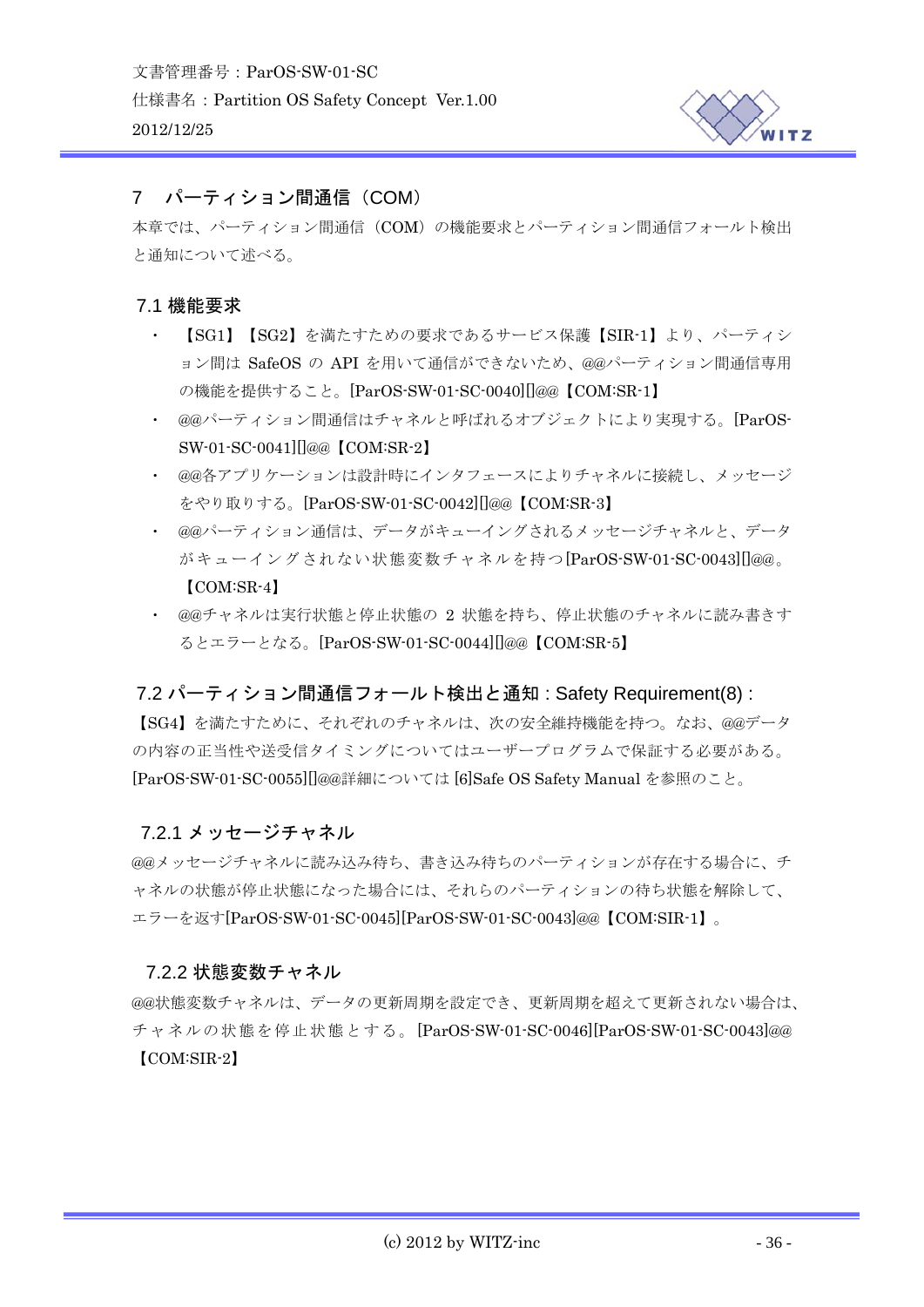

## <span id="page-36-0"></span>8 ハードウェア要求

ParOS を実行するために、システムは次のハードウェアを備える必要がある。

## 基本アーキテクチャ

@@MCU は中央処理演算処理装置(CPU)、割込みコントローラ(INTC)、アドレスバス(Bus)、 内蔵 ROM(ROM)、内蔵 RAM(RAM)、タイマ、ウォッチドッグ機能(MCU 内蔵である場合)を 有すること。[ParOS-SW-01-SC-0047][]@@【HW:SIR-1】

#### メモリ保護ハードウェア

@@MCU は実行しているプログラムに対して特定のメモリへのアクセスを制限する機構(MPU や MMU)を持つこと。[ParOS-SW-01-SC-0048][]@@【HW:SIR-2】

## ユーザーモードデバイスアクセス

@@メモリアクセスの制限のために、非特権モードを持つ場合、非特権モードであっても、許可 されたデバイスへは直接アクセス可能であること。[ParOS-SW-01-SC-0049][]@@【HW:SIR-3】

#### クロック

@@周辺回路としてはメインクロック、サブクロック、内蔵クロック、電源、ウォッチドッグ (MCU 内蔵でない場合)を有すること。[ParOS-SW-01-SC-0051][]@@【HW:SIR-5】

#### ウオッチドック

@@ウォッチドッグは、MCU 内蔵機能または外部部品のいずれかを用いる。フォールトトレラ ンス 1 となるハードウェアを用いること。[ParOS-SW-01-SC-0052][]@@【HW:SIR-6】 ※SIL2 を満たすことを目標とする場合、フォールトトレランス 0 のハードウェアを用いるこ と。

## パーティションスケジュール用タイマ

@@タイマは 1 つのカウンタに対してコンペア値を 2 個持ち、カウンタの値をクリアせずにコ ンペア値を変更可能であること。[ParOS-SW-01-SC-0053][]@@【HW:SIR-7】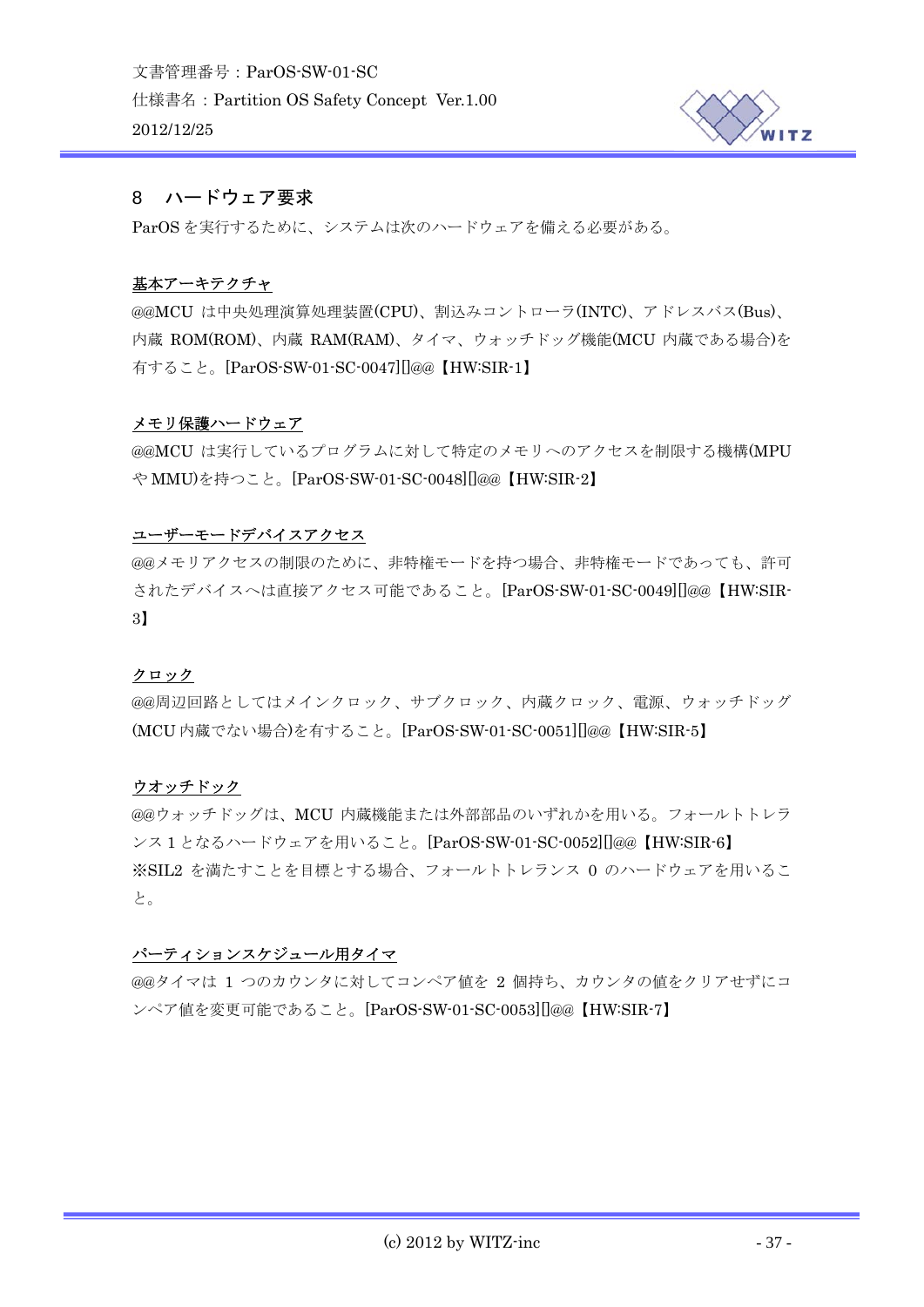

さらに、性能のため以下の機能を持つことを推奨する。

#### 低オーバヘッドの割込み禁止許可

@@割込みを低オーバヘッドで個別に許可・禁止することが可能であること。[ParOS-SW-01- SC-0050][]@@【HW:SIR-4】